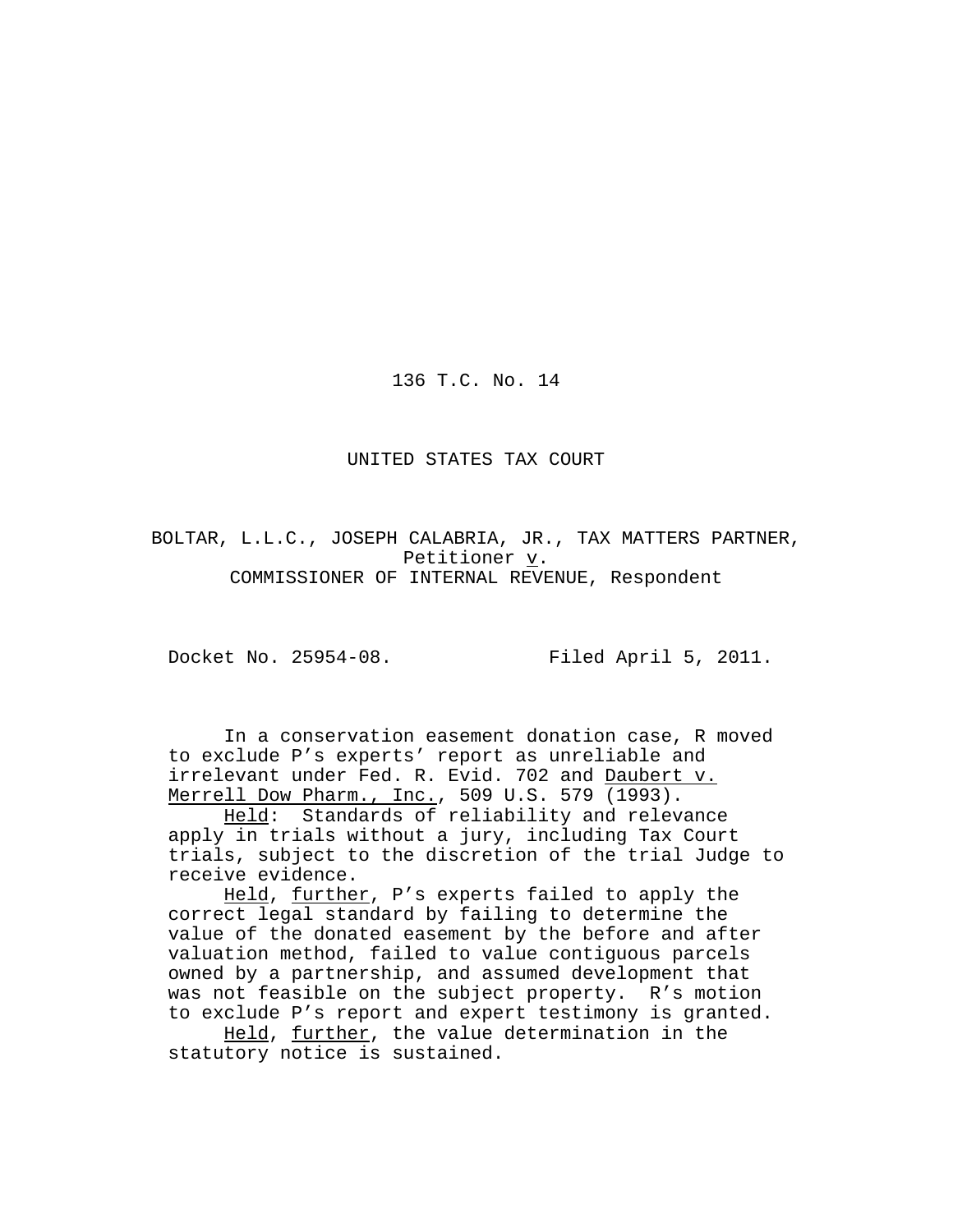James R. Walker, Justin D. Cumming, and Christopher D. Freeman, for petitioner.

Steven I. Josephy and Miles B. Fuller, for respondent.

COHEN, Judge: In a notice of final partnership administrative adjustment (FPAA) for 2003, respondent allowed only \$42,400 out of \$3,245,000 claimed as a charitable contribution deduction on the partnership return of Boltar, L.L.C. (Boltar). The deduction was claimed for the donation of a conservation easement on a portion of real property owned by Boltar and located in Lake County, Indiana.

Prior to trial, respondent filed a motion in limine to exclude petitioner's expert report and testimony as neither reliable nor relevant under the Federal Rules of Evidence and Daubert v. Merrell Dow Pharm., Inc., 509 U.S. 579 (1993). The issues for decision are whether respondent's motion should be granted and, in any event, whether the value of the easement for charitable contribution purposes is greater than determined in the FPAA. Unless otherwise indicated, all section references are to the Internal Revenue Code, and all Rule references are to the Tax Court Rules of Practice and Procedure.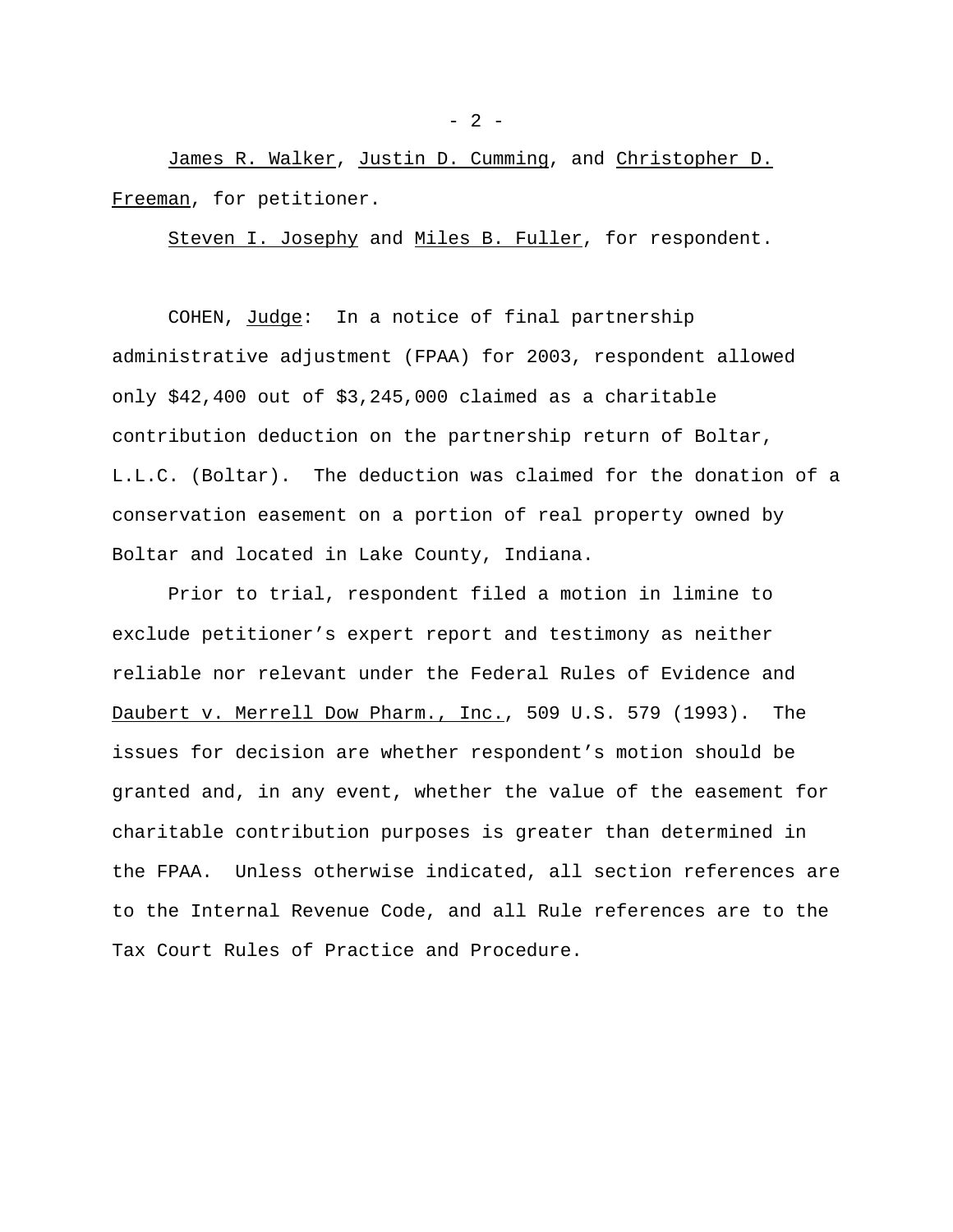## FINDINGS OF FACT

Some of the facts have been stipulated, and the stipulated facts are incorporated in our findings by this reference. At the time the petition was filed, Boltar's principal place of business was in Colorado. Boltar is a Delaware limited liability company (LLC). Joseph Calabria, Jr., is Boltar's tax matters partner.

On December 31, 1996, Laura Lake Development Co., LLC (Laura Lake), acquired two contiguous parcels of real estate in Lake County, Indiana (the Northern Parcel and the Southern Parcel), each consisting of approximately 10 acres. Laura Lake paid approximately \$10,000 per acre for the Northern and Southern Parcels. On October 1, 1999, Laura Lake quitclaimed to Boltar the Northern and Southern Parcels. Boltar received the property from Laura Lake in payment of a note and to prevent foreclosure.

On November 8, 2002, Shirley Heinze Land Trust, Inc. (Shirley Heinze), quitclaimed to Boltar a parcel of real property located immediately east of the Southern Parcel and consisting of approximately 10.3 acres (the Eastern Parcel). The quitclaim deed was never recorded.

Beginning in 1955 and as of December 29, 2003, the Southern Parcel was encumbered by a 50-foot-wide pipeline utility easement. As of December 29, 2003, the Northern and Southern Parcels were both encumbered by an access (golf cart) easement in favor of the Gary Works Supervisors Club, Inc., and golf course.

 $- 3 -$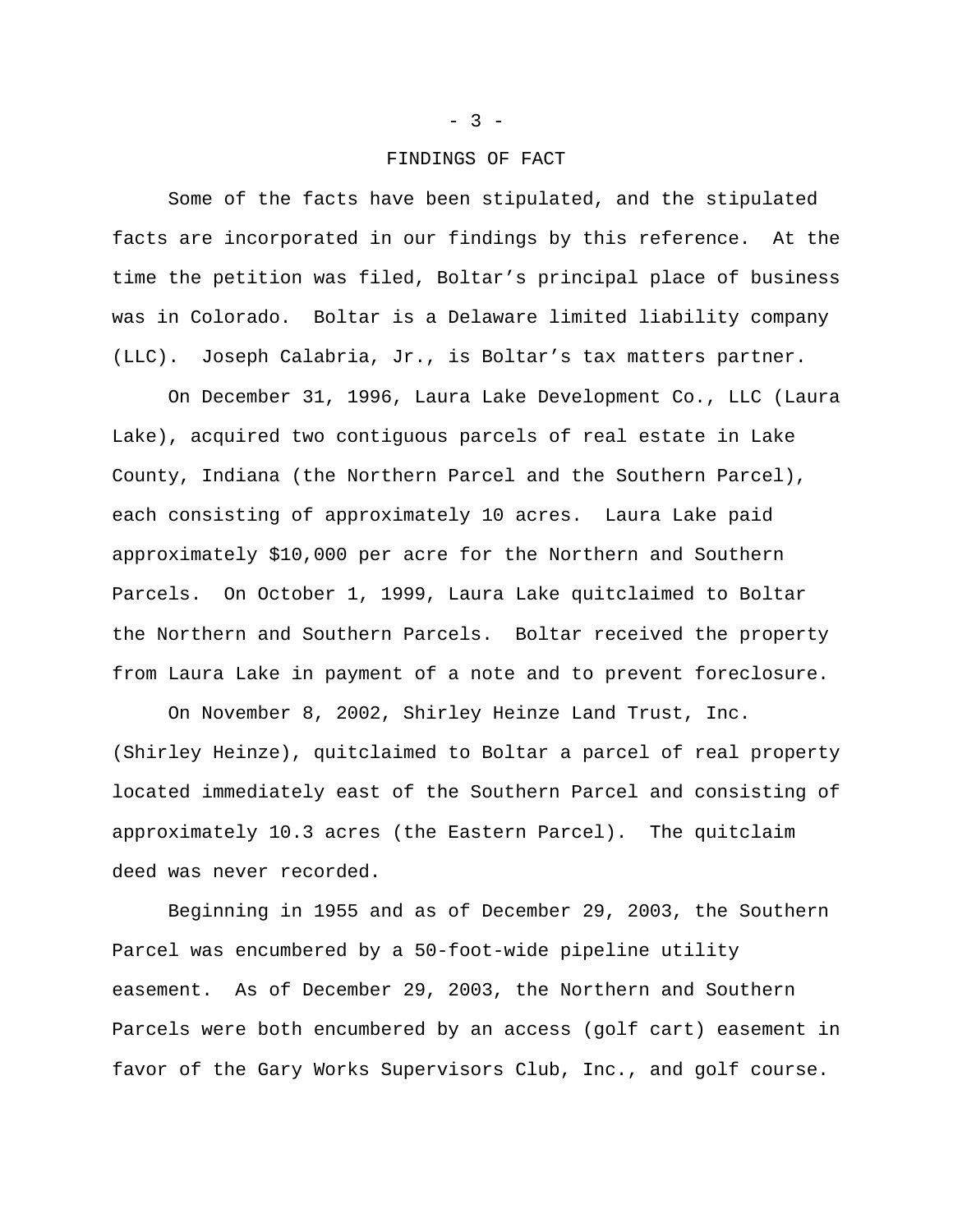On December 29, 2003, Boltar granted Shirley Heinze an easement restricting the use of approximately 8 acres (the subject easement) on the eastern side of the Southern Parcel (the Eased Area). The easement prevented any use of the property that would significantly impair or interfere with the conservation values of the property. Approximately 2.82 acres on the Eased Area, 8.5 acres on the eastern portion of the Northern Parcel, and all of the Eastern Parcel are forested wetlands falling within the jurisdiction of the U.S. Army Corps of Engineers (USACE).

The discharge of dredged or fill material in wetlands within Federal jurisdiction is subject to a permitting process through USACE. In Indiana, the State requires that a party obtain a permit separate from USACE's. A party must apply for a permit through the Indiana Department of Environmental Management (IDEM). The decisions to issue permits from both USACE and IDEM involve a review of the public interest factors and may vary depending on the location, amount, and type of wetlands a permit applicant is seeking to impact or remove. Generally, as a condition of obtaining a permit, a permit application must mitigate for impacted wetlands. Mitigation includes avoiding, minimizing, or compensating for lost resources. Compensatory mitigation can be accomplished through wetlands restoration, creation of new wetlands somewhere else within the neighboring

 $- 4 -$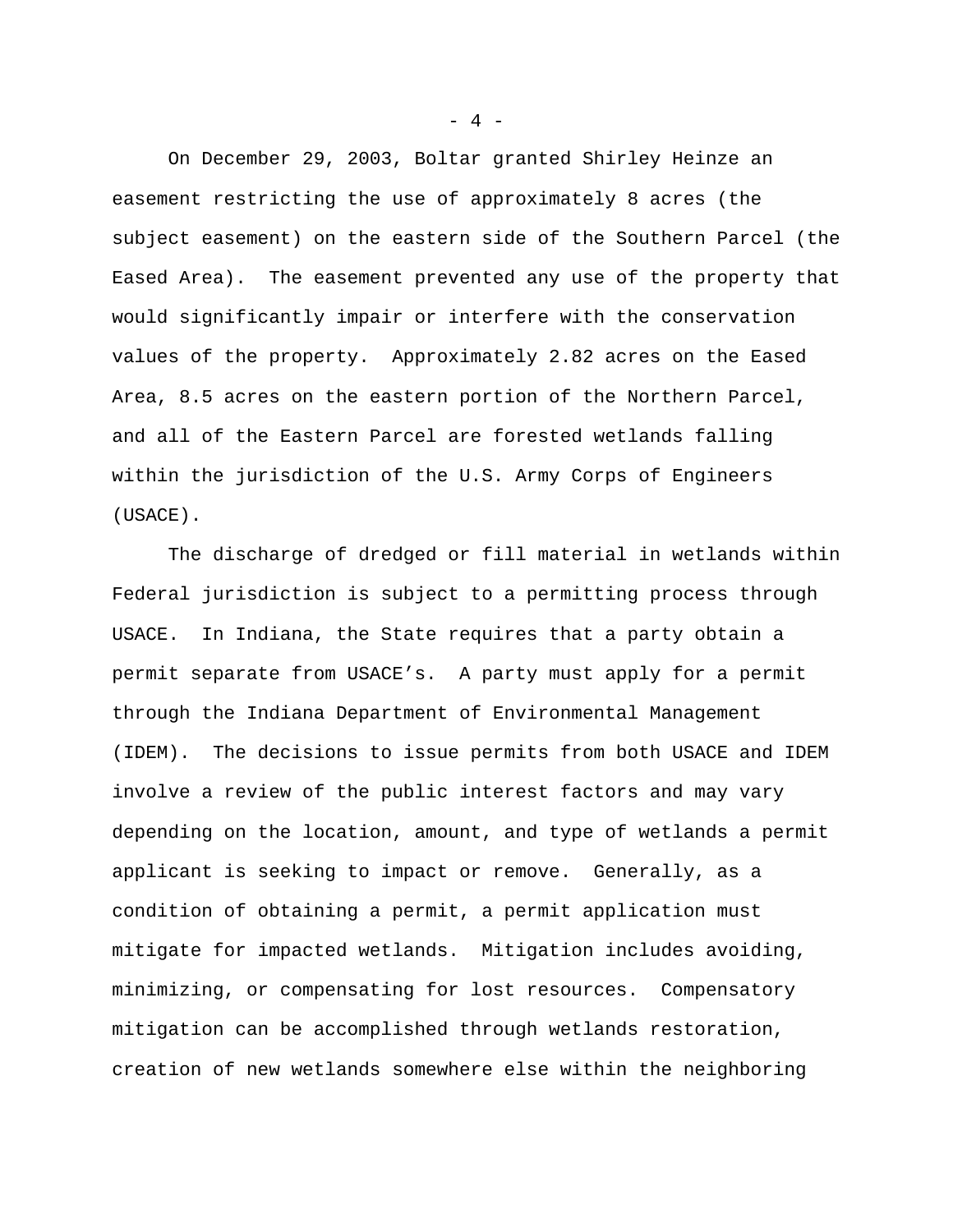area, or purchase of mitigation (development) credits from a wetlands mitigation bank. In 2003, the Lake Station Wetland Mitigation Bank serviced northern Indiana, including the subject parcels.

On December 29, 2003, the Northern and Southern Parcels were under the jurisdiction of Lake County, Indiana, and were zoned R-1, single-family residential, as described in the Lake County zoning ordinances. The R-1 zone residential use permitted by right was for one single-family home per acre if the property was serviced by a septic system and two per acre if serviced by a sewer system. As of December 29, 2003, Lake County did not provide water or sewer services independent of the services provided by municipalities.

On December 29, 2003, the Eastern Parcel was under the jurisdiction of the city of Hobart, Indiana, and was zoned as a Planned Unit Development (PUD) as part of the Deep River Pointe development. The proposed Deep River Pointe project included a total of three phases. Phases I and II would first be annexed into the city of Hobart and rezoned as a PUD, and Phase III would be annexed and zoned at a later date. No final plat was ever approved by the city of Hobart for Phase II of the Deep River Pointe PUD. The property comprising Phase III of the Deep River Pointe PUD was never annexed into the city of Hobart and never

 $-5 -$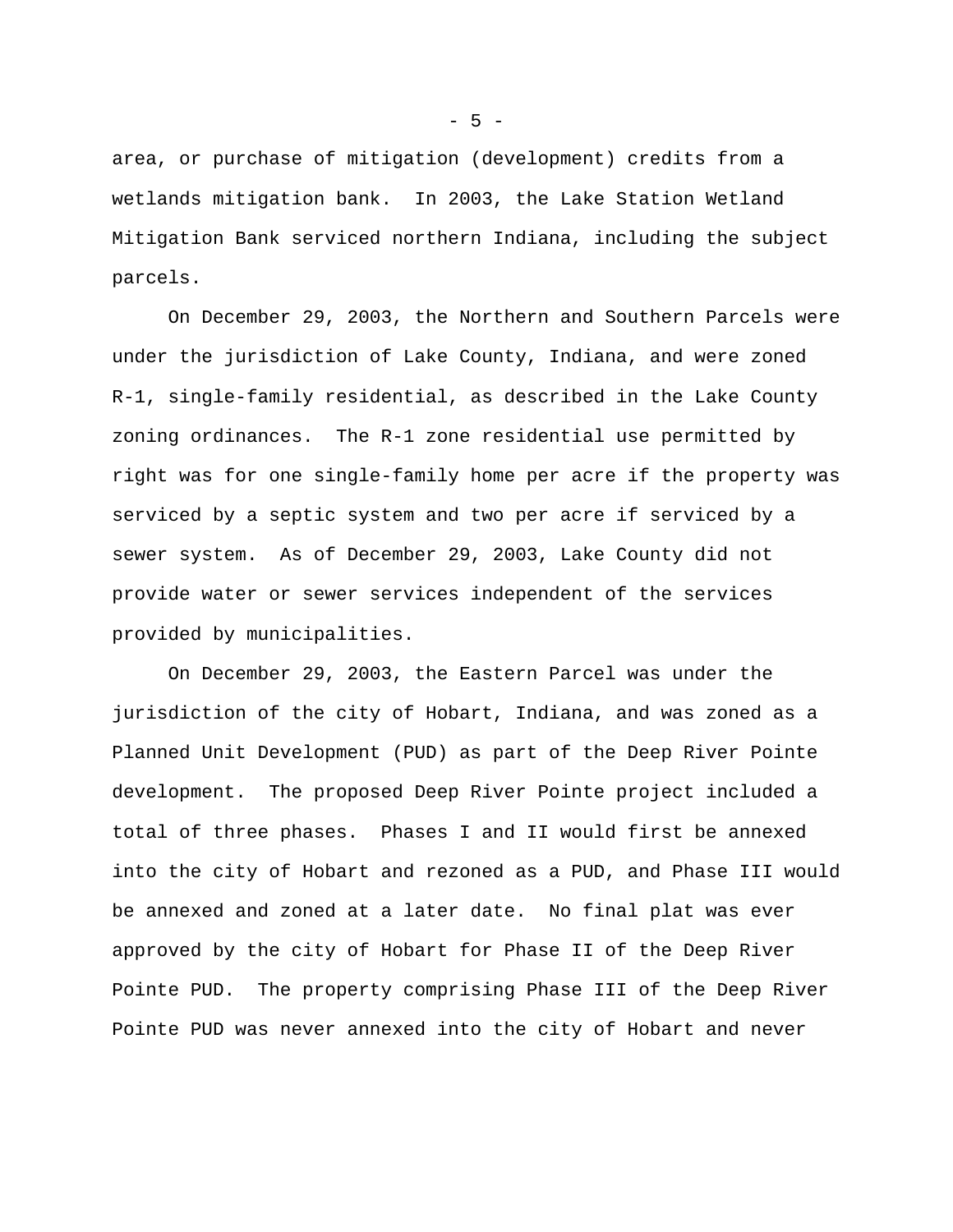zoned as a PUD. The city of Hobart requires a public hearing as part of the annexation process.

On its 2003 Form 1065, U.S. Return of Partnership Income, Boltar claimed charitable contribution deductions of \$3,259,000, of which \$3,245,000 related to the donation of the subject easement. Boltar reported a fair market value of \$3,270,000 for the subject easement as of December 31, 2003. The fair market value was reduced by \$25,000 as a claimed enhancement in value to adjacent parcels owned by Boltar as a result of the donation of the subject easement.

Attached to Boltar's Form 1065 was a Form 8283, Noncash Charitable Contributions, signed by Gary K. DeClark, managing director and principal of Integra Realty Resources in Chicago, Illinois (Integra). Also attached to the return was an appraisal report (the Integra appraisal) prepared by DeClark and Nancy S. Myers (Myers), senior real estate analyst for Integra, on March 7, 2004. A member of Boltar's management team had met DeClark in 1998, and DeClark's firm had evaluated other conservation easements for Laura Lake and related projects. DeClark and Myers reviewed only a draft of the easement before preparing their appraisal; they did not rely on the final version.

The Integra appraisal determined that the "highest and best use" of the subject property was residential development and

 $- 6 -$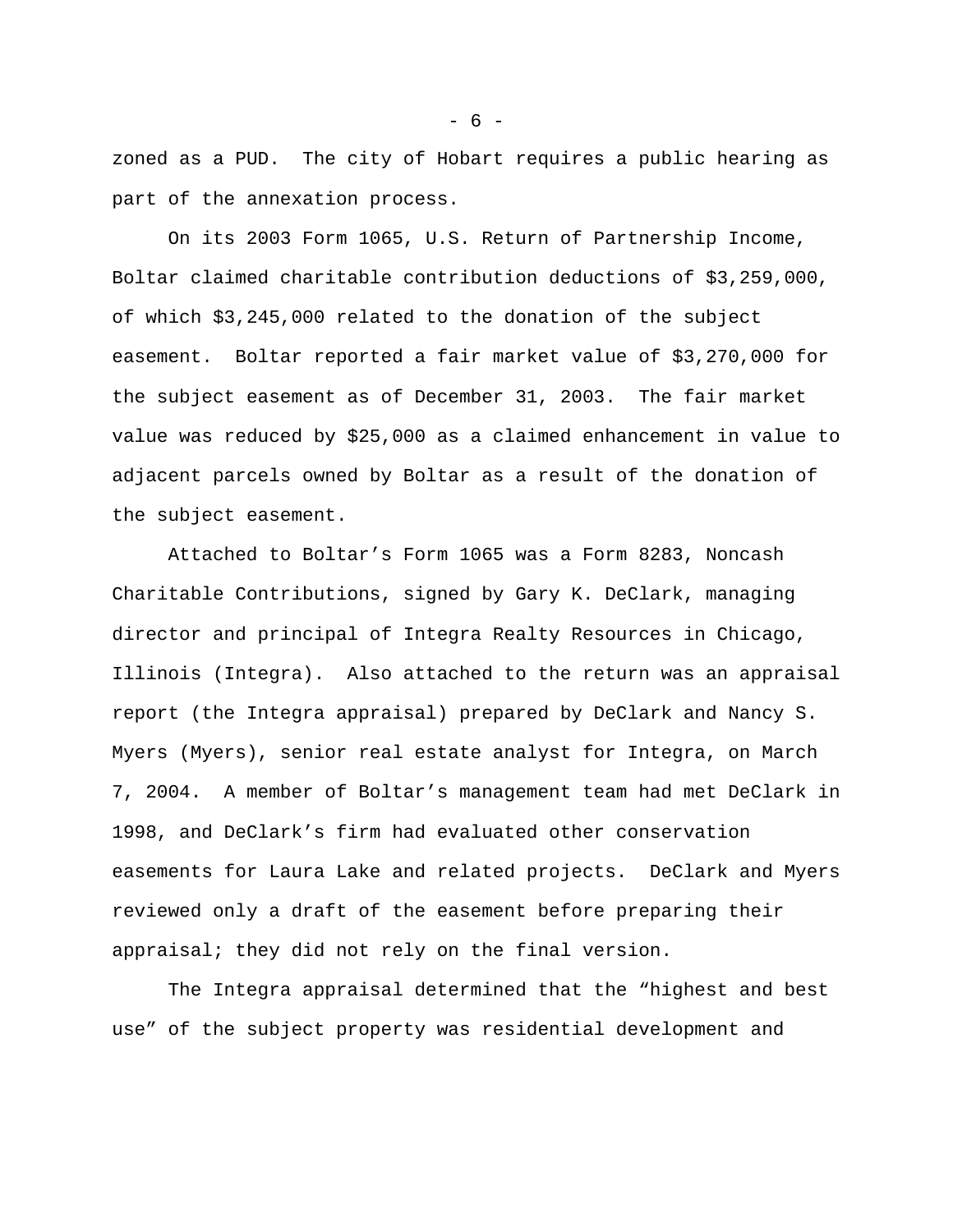determined the easement value as the difference between the "Foregone Development Opportunity of 174 Condominiums on Finished Sites, Discounted to December 31, 2003" (Scenario B)--\$3,340,000 less the "Value of Raw, Vacant and Developable Land" (Scenario A)--\$68,000. These values incorporated estimated wetlands mitigation costs of \$28,000 (\$10,000 per acre for the affected 2.8 acres) that DeClark and Myers calculated. The Integra appraisal asserted that the 174-unit condominium project, consisting of 29 buildings with 6 units each, was legally permissible, physically possible, financially feasible, and maximally productive on the Eased Area. The Integra appraisal relied in this regard on a site plan for a condominium project situated on approximately 10 acres. The Integra appraisal erroneously assumed that the Eased Area was under the jurisdiction of the city of Hobart and zoned as part of the Deep River Pointe PUD.

In the FPAA, the fair market value of the subject easement as of December 29, 2003, was determined to be \$42,400, based on review by one of respondent's valuation engineers. The valuation engineer opined that the Integra appraisal failed to determine the value of the Eased Area before and after the grant of the easement. The valuation engineer concluded that the highest and best use of the subject property was for "development of singlefamily detached residential homes, but not until the surrounding

- 7 -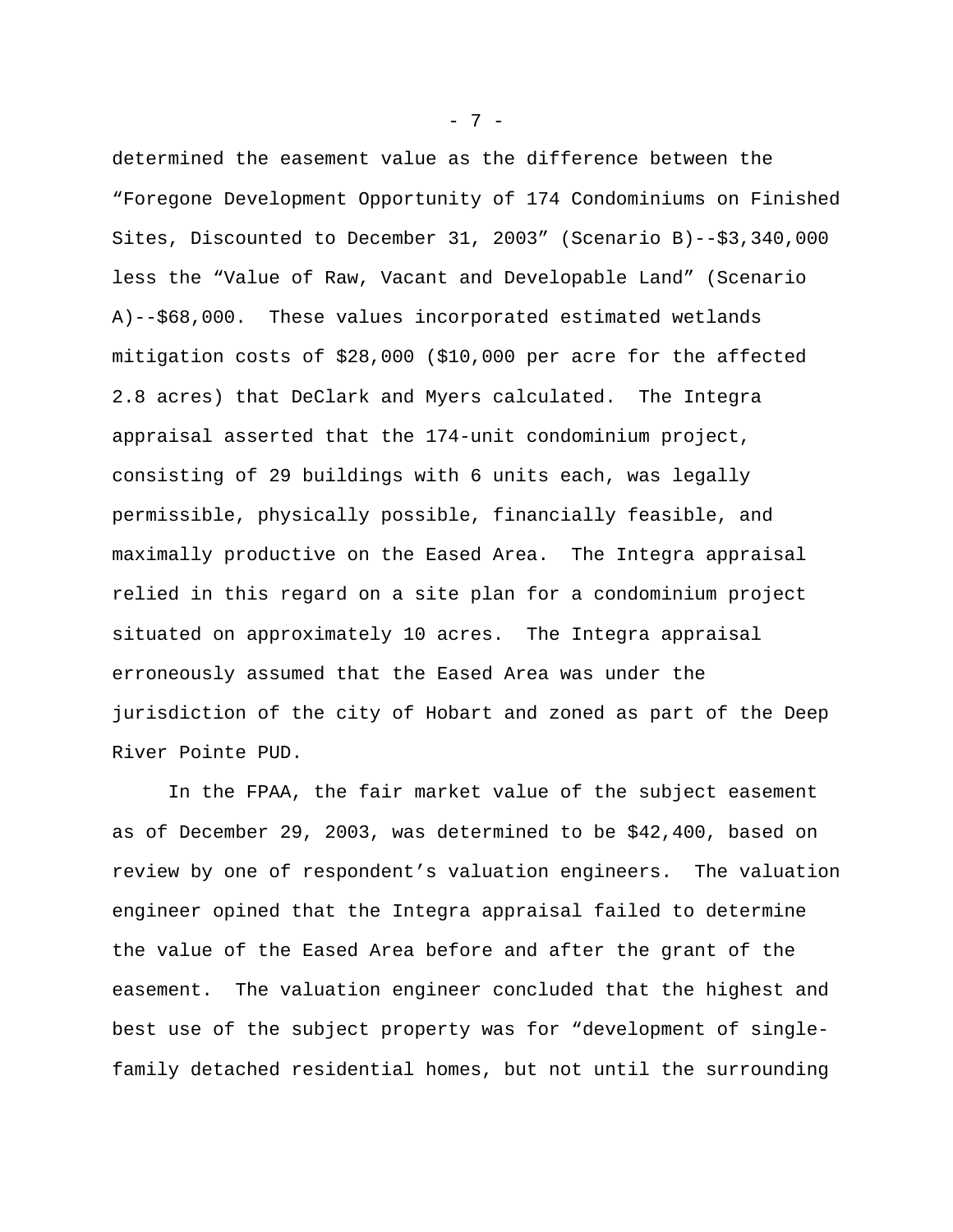properties are developed", partly because the Eased Parcel was landlocked with no direct access to a public road.

(No penalty was determined in the FPAA. Fifteen months after the answer was filed, 6 months after one continuance on respondent's motion, and 2-1/2 months before the next scheduled trial date, respondent moved to amend the answer to assert a "pass-through penalty adjustment of \$1,281,040". Respondent sought to assert a gross valuation misstatement penalty under section 6662(h) or, alternatively, the substantial valuation misstatement penalty under section 6662(e). Petitioner objected to the amendment, and the Court denied the motion as untimely and prejudicial.)

## OPINION

## Valuation of Conservation Easement Donations

Section  $170(a)(1)$  provides that "There shall be allowed as a deduction any charitable contribution (as defined in subsection (c)) payment of which is made within the taxable year. A charitable contribution shall be allowable as a deduction only if verified under regulations prescribed by the Secretary."

Section 1.170A-1(c)(1), Income Tax Regs., provides in pertinent part: "If a charitable contribution is made in property other than money, the amount of the contribution is the fair market value of the property at the time of the

 $- 8 -$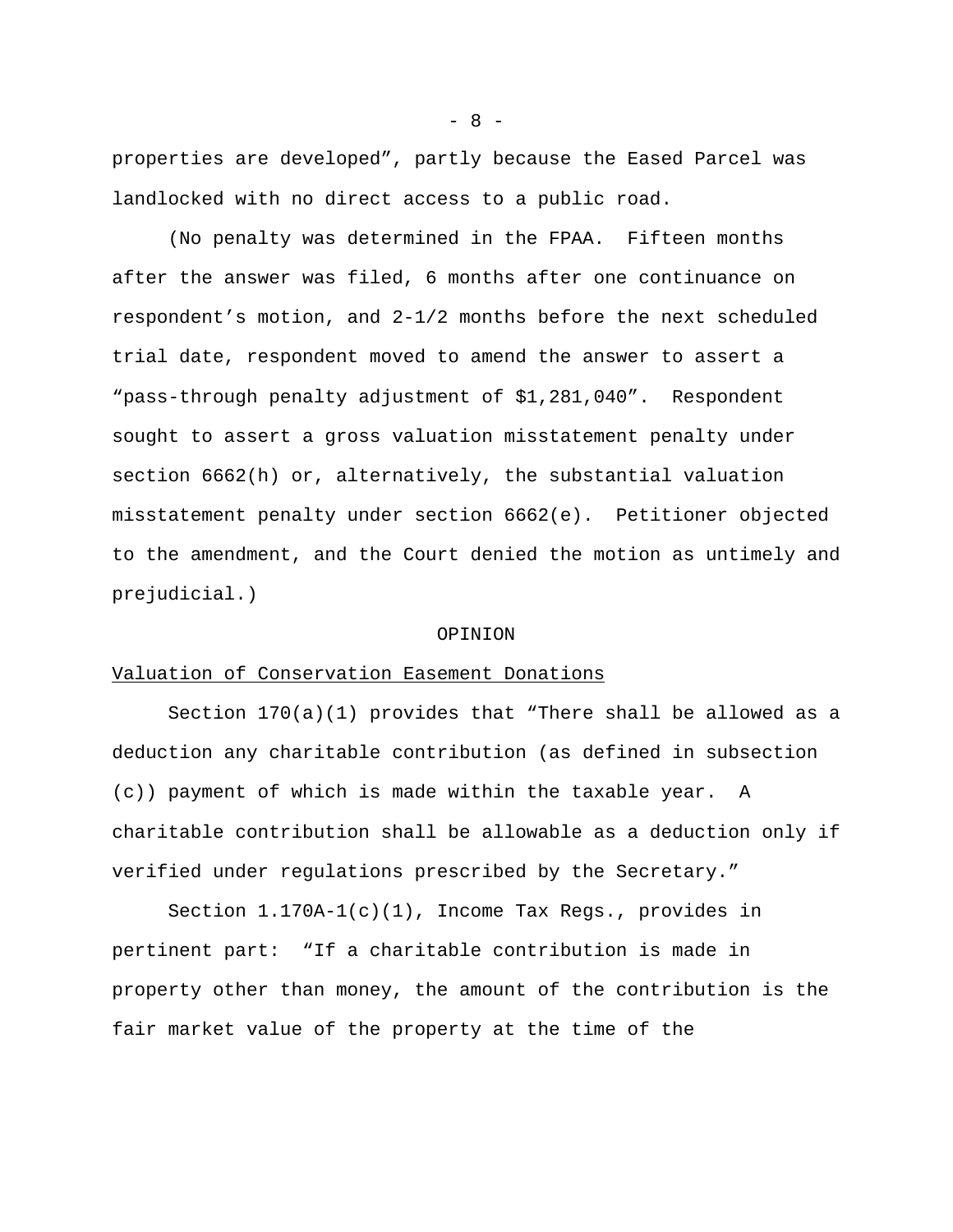contribution". Fair market value, as defined by the regulations, "is the price at which the property would change hands between a willing buyer and a willing seller, neither being under any compulsion to buy or sell and both having reasonable knowledge of relevant facts." Sec.  $1.170A-1(c)(2)$ , Income Tax Regs.

Section 1.170A-7(c), Income Tax Regs., provides that, except as provided in section 1.170A-14, Income Tax Regs., the amount of the deduction under section 170 in the case of a partial interest in property is the fair market value of the partial interest at the time of the contribution.

Section 1.170A-14(h)(3)(i), Income Tax Regs., states in relevant part:

The value of the contribution under section 170 in the case of a charitable contribution of a perpetual conservation restriction is the fair market value of the perpetual conservation restriction at the time of the contribution. See § 1.170A-7(c). If there is a substantial record of sales of easements comparable to the donated easement (such as purchases pursuant to a governmental program), the fair market value of the donated easement is based on the sales prices of such comparable easements. If no substantial record of market-place sales is available to use as a meaningful or valid comparison, as a general rule (but not necessarily in all cases) the fair market value of a perpetual conservation restriction is equal to the difference between the fair market value of the property it encumbers before the granting of the restriction and the fair market value of the encumbered property after the granting of the restriction. \* \* \*

See generally Hilborn v. Commissioner, 85 T.C. 677, 688-689

(1985).

- 9 -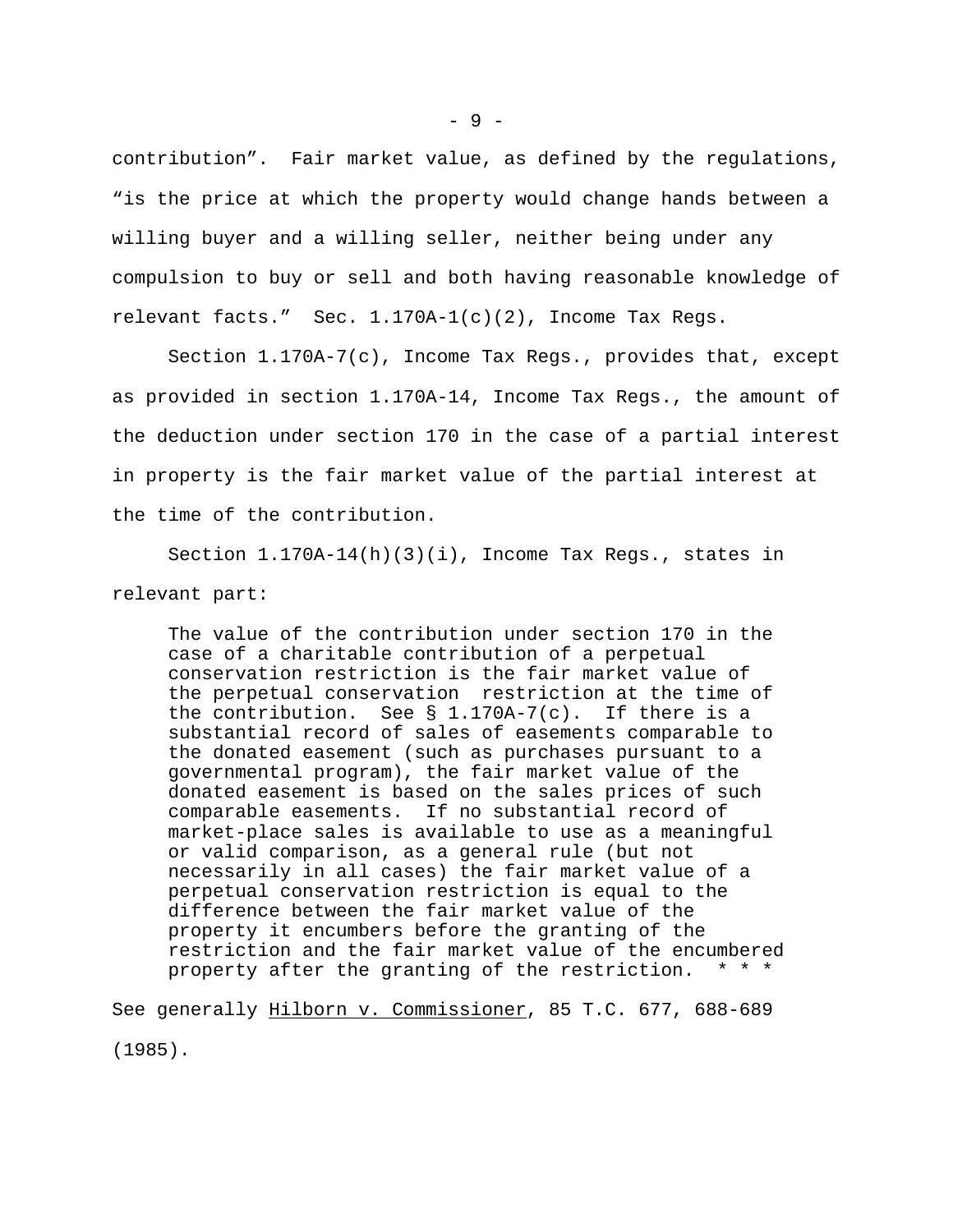The before and after methodology has been adopted and applied in various contexts. See, e.g., Browning v. Commissioner, 109 T.C. 303, 311-316 (1997); Symington v. Commissioner, 87 T.C. 892, 894-895 (1986); Stanley Works & Subs. v. Commissioner, 87 T.C. 389 (1986); Scheidelman v. Commissioner, T.C. Memo. 2010-151; Thayer v. Commissioner, T.C. Memo. 1977-370; S. Rept. 96-1007, at 14-15 (1980), 1980-2 C.B. 599, 606; Rev. Rul. 76-376, 1976-2 C.B. 53; Rev. Rul. 73-339, 1973-2 C.B. 68. Although there may be cases in which the before and after methodology is neither feasible nor appropriate, petitioner has not provided any persuasive reason for not applying it in this case. Only petitioner's experts purport to provide a rationale for their peculiar methodology, which we reject for the reasons discussed below.

#### Expert Reports

In accordance with the Court's standing pretrial order and Rule 143(g), the parties exchanged and submitted expert reports. Petitioner's expert report consisted of the Integra appraisal and a transmittal letter to petitioner dated March 7, 2004, and a letter to petitioner's counsel dated April 15, 2010. In the letter dated April 15, 2010, DeClark and Myers addressed the views of the Internal Revenue Service valuation engineer but did not make any adjustments in their value opinion, maintaining that the amount determined in their 2004 appraisal was "supportable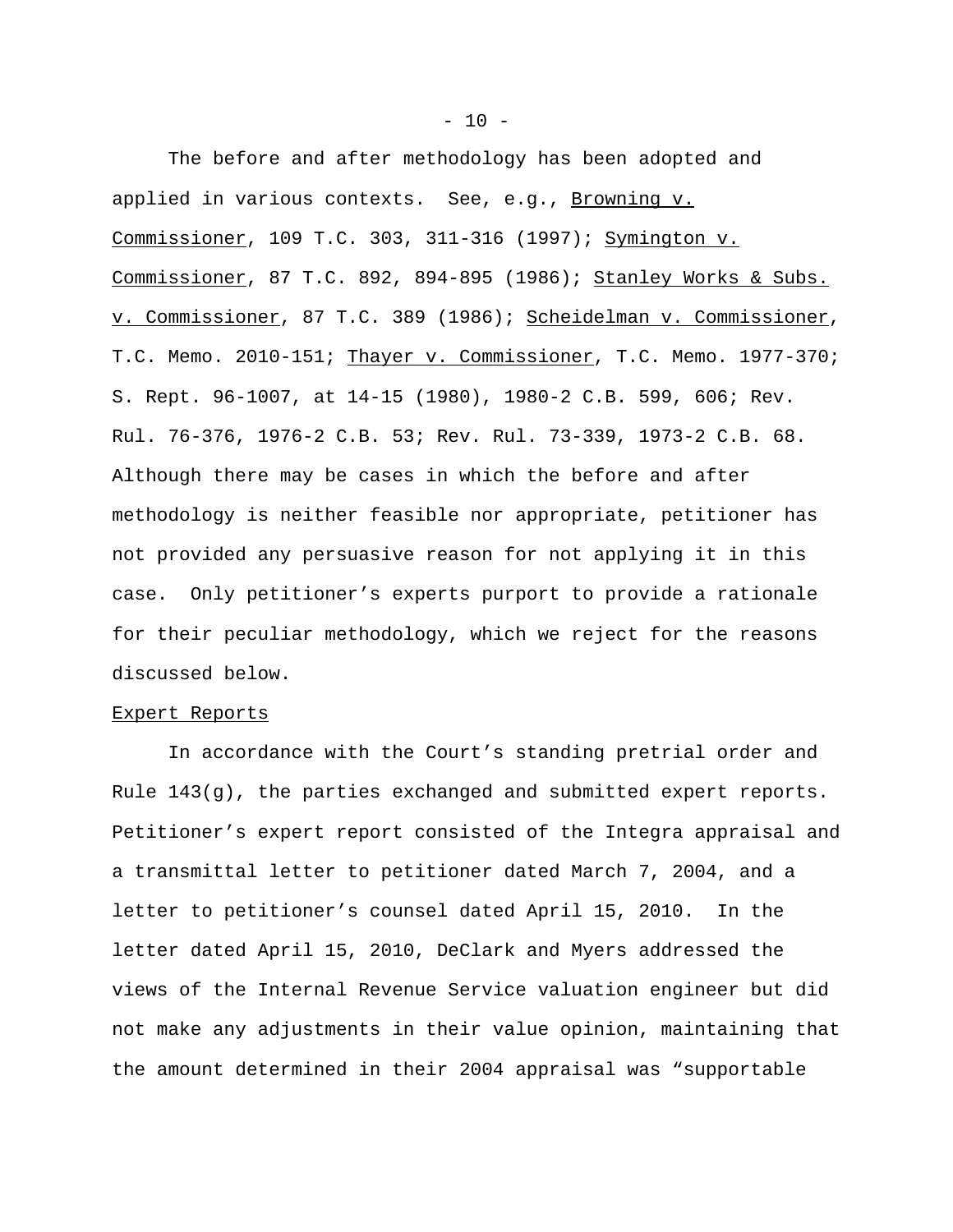and appropriate." Responding to the suggestion that they failed to determine the before and after easement values, they asserted:

While it is obvious that the impressment of the easement severely impacts the realizable highest and best use of the eight-acre parcel, this impact is part and parcel of the deduction of the "as if raw" (Scenario A) value estimate from the estimate of the "foregone development opportunity" (Scenario B). Meanwhile, neither Scenario A nor Scenario B is described as an "as encumbered" (with the conservation easement) value estimate because that estimate is the result of the deduction process (A from B), rather than a freestanding value available to be measured in the marketplace with comparable sales. So, essentially, neither of the two scenarios represents encumbered land and, unencumbered, the appropriate highest and best use in both the "before" and "after" is, in fact, residential development. \* \* \*

Respondent submitted the expert reports of Nick Tillema and Steven Albert. Tillema testified at trial. Respondent's experts opined that the value of the subject easement was \$31,280, the difference between a before-easement value of \$100,600 and an after-easement value of \$69,320. Respondent's experts determined that the highest and best use of the Eased Area was single-family residential before and after the easement, and they reached their results primarily on the basis of comparable sales. They determined that the unencumbered value of the Eased Area was \$6,000 per acre and that the encumbered value was \$2,000 per acre, which they applied to acreage including the contiguous parcels owned by Boltar.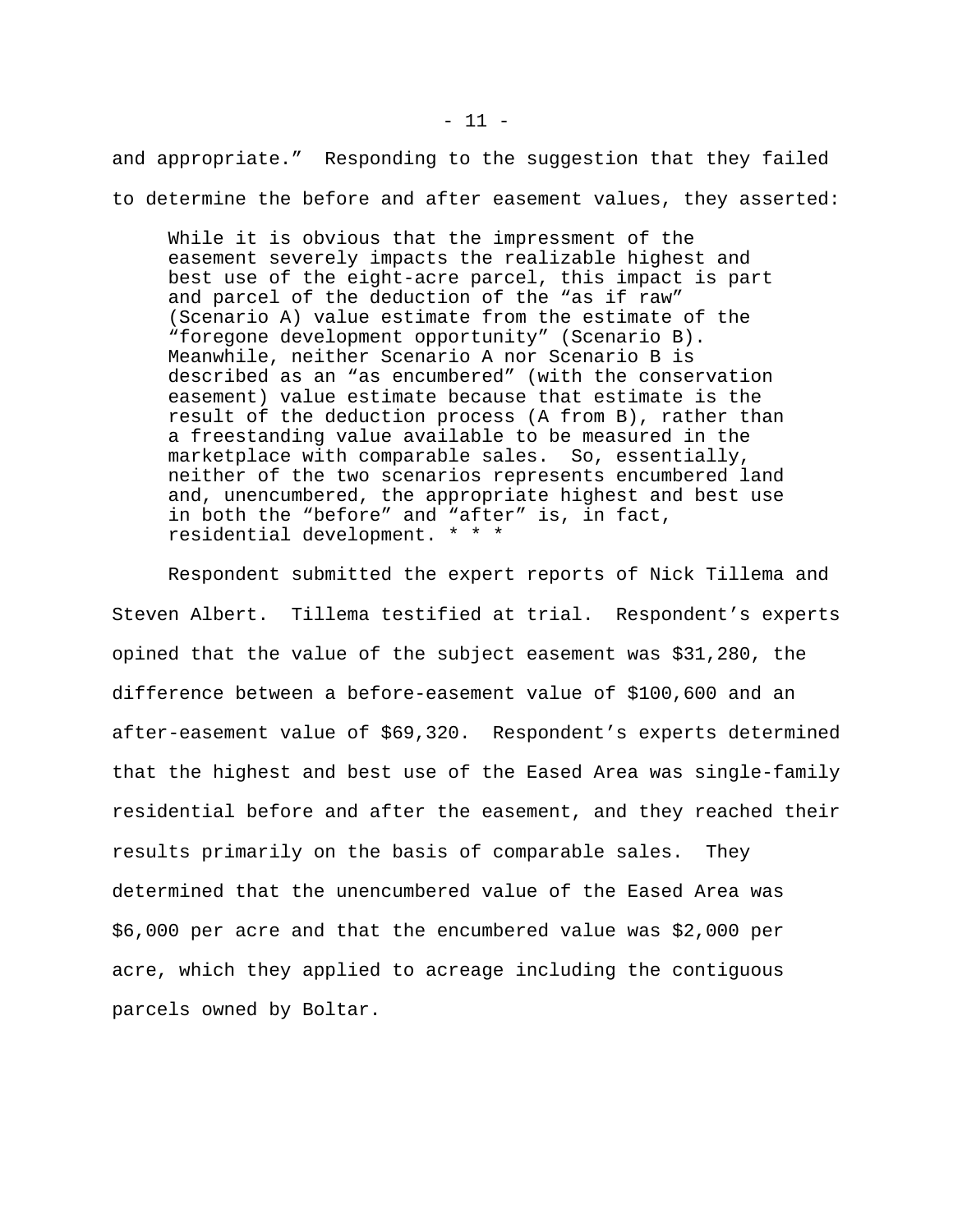# Respondent's Motion in Limine

Prior to trial, respondent filed a motion in limine, asserting that the Integra report was neither reliable nor relevant because:

(1) The Integra Report does not provide both a before and after value of the subject property despite the assertion that Mr. DeClark and Ms. Meyers [sic] completed a before and after valuation;

(2) The Integra Report does not value all of the contiguous parcels owned by petitioner and encumbered by the conservation easement at issue in this case as required by the applicable Treasury Regulation; and

(3) The 174 condominium unit development evaluated as part of "Scenario B" in the Integra Report was not a physically possible use on the eight acre subject property analyzed in the Integra Report.

At trial, the Court deferred ruling on respondent's motion in limine because of the importance of the issues raised and the substantial effect on the case of eliminating petitioner's primary evidence. The Integra report was marked and the related testimony of petitioner's experts was heard solely as an offer of proof. Whether the report and testimony will be received in evidence and considered in determining fair market value of the easement depends on application of principles expressed in Daubert v. Merrell Dow Pharm., Inc., 509 U.S. at 591, as related to rules 702 and 703 of the Federal Rules of Evidence.

In the reply brief, respondent aptly summarizes the deficiencies of the Integra experts' analysis as: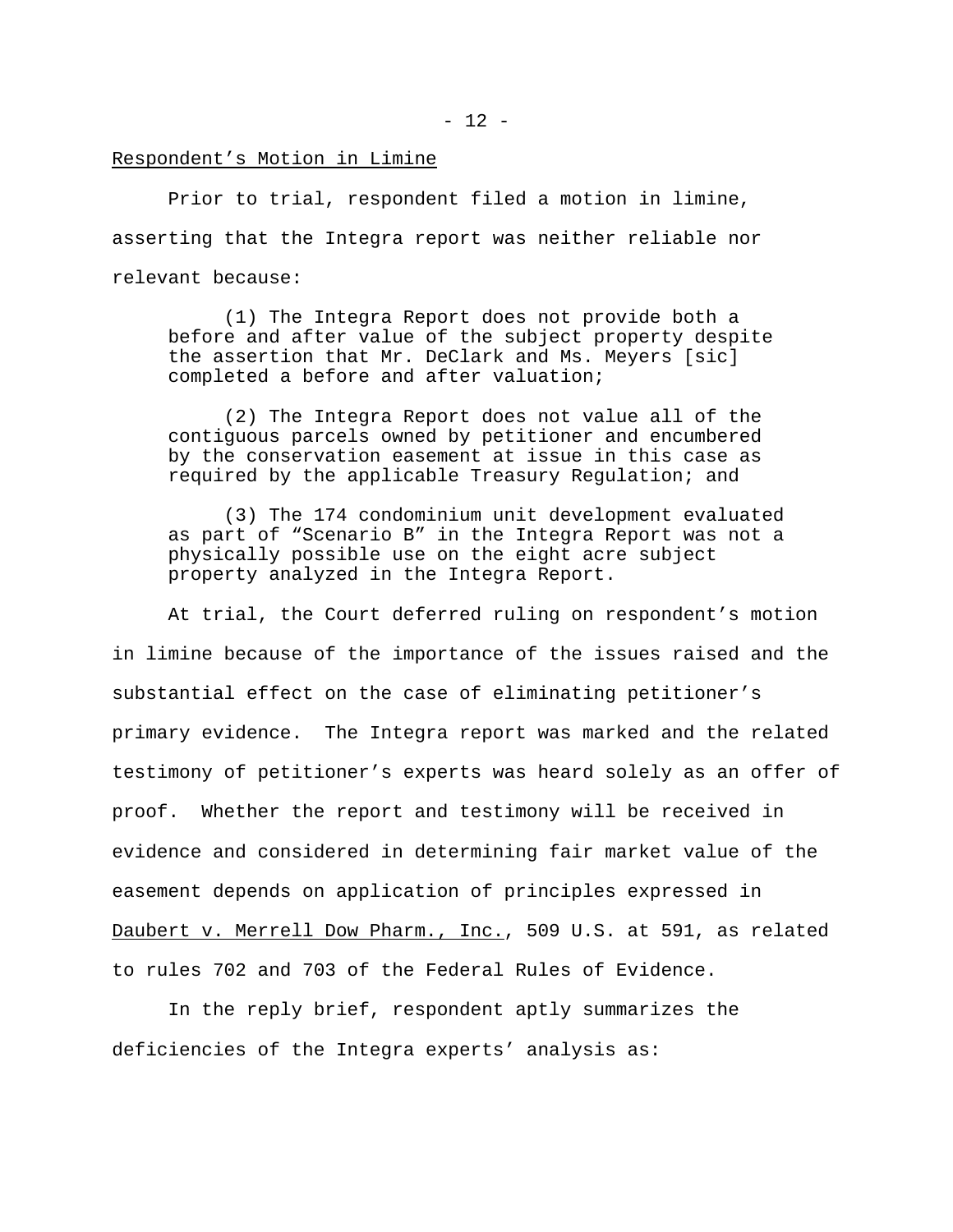failure: to properly apply the before and after methodology, to value all of petitioner's contiguous landholdings, to take into consideration zoning restraints and density limitations and to take into consideration the pre-existing conservation easements. As a result, the Integra Experts saw nothing wrong with a hypothetical development project that could not fit on the land they purportedly valued, was not economically feasible to construct and would not be legally permissible to be built in the foreseeable future.

Respondent asserts that petitioner has departed from the legal standard to be applied in determining the highest and best use of property and instead determined a value "based on whatever use generates the largest profit, apparently without regard to whether such use is needed or likely to be needed in the reasonably foreseeable future."

Petitioner argues that a Daubert analysis is not applicable in this case because there is no jury; that respondent previously accepted the methodology used in the Integra expert report and stipulated that the version attached to the partnership return was a qualified appraisal; that Rule 143(g) mandates receipt of the report in evidence; and that the matters complained of by respondent do not affect admissibility of the report.

Rule 702 of the Federal Rules of Evidence provides:

If scientific, technical, or other specialized knowledge will assist the trier of fact to understand the evidence or to determine a fact in issue, a witness qualified as an expert by knowledge, skill, experience, training, or education, may testify thereto in the form of an opinion or otherwise, if (1) the testimony is based upon sufficient facts or data, (2) the testimony is the product of reliable principles and methods, and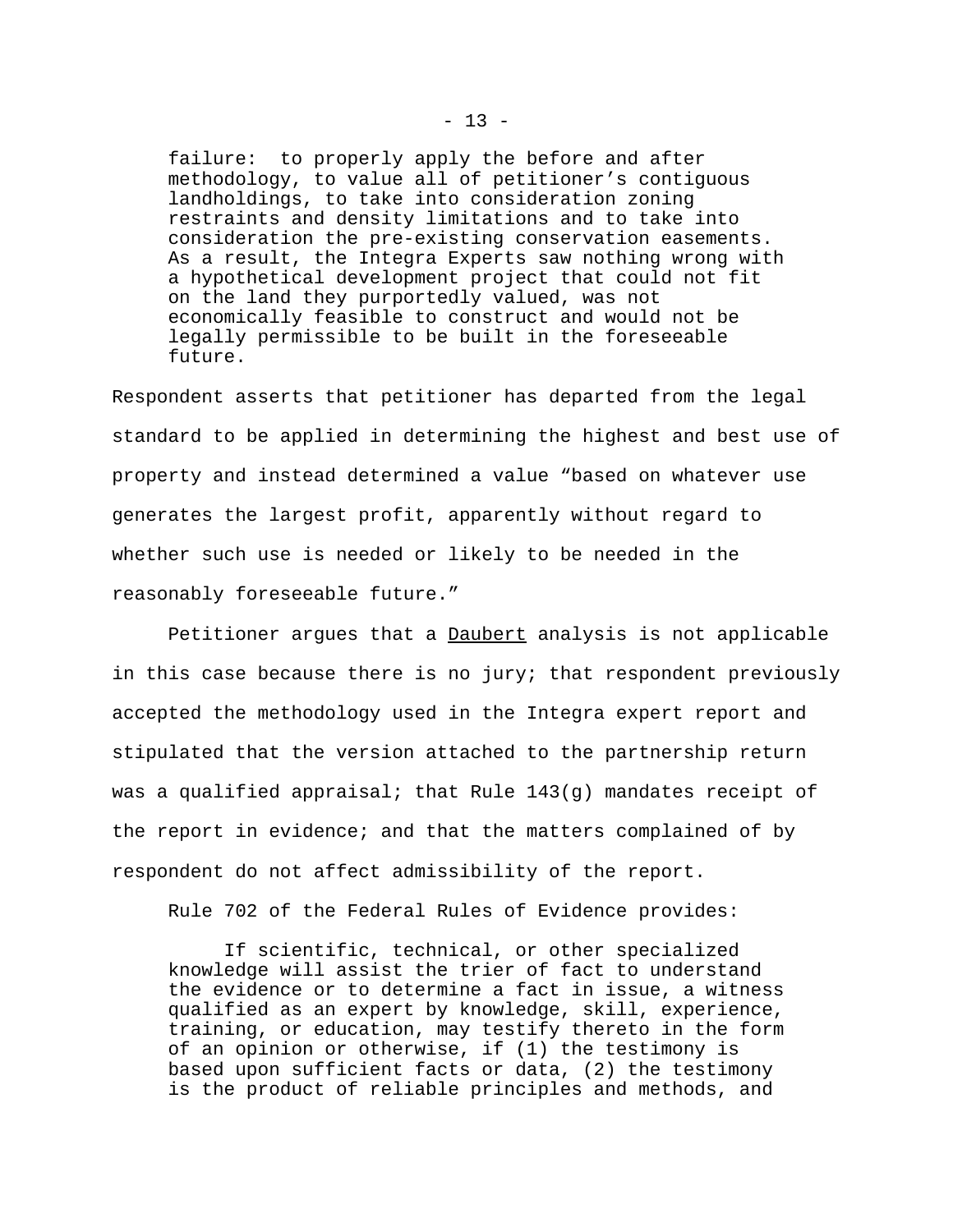(3) the witness has applied the principles and methods reliably to the facts of the case.

The Supreme Court in Daubert stressed the trial court's "gatekeeper" function in excluding evidence that is not reliable. In Kumho Tire Co. v. Carmichael, 526 U.S. 137, 148 (1999), the Supreme Court applied the same standard to expert testimony that was not "scientific". Although special considerations apply to jury trials, the Daubert analysis is not limited to jury trials. See Atty. Gen. of Okla. v. Tyson Foods, Inc., 565 F.3d 769, 779 (10th Cir. 2009); Seaboard Lumber Co. v. United States, 308 F.3d 1283, 1302 (Fed. Cir. 2002) (standards of relevance and reliability must be met in bench trials). In any event, rule 702 of the Federal Rules of Evidence applies to bench trials as well as to jury trials and specifically sets forth applicable standards of reliability.

We have long recognized that receipt of unreliable evidence is an imposition on the opposing party and on the trial process. See Laureys v. Commissioner, 92 T.C. 101, 127 (1989). We have also frequently stated that an expert loses usefulness to the Court and loses credibility when giving testimony tainted by overzealous advocacy. Id*.* at 129 (citing Buffalo Tool & Die Manufacturing Co. v. Commissioner, 74 T.C. 441, 452 (1980), and Messing v. Commissioner, 48 T.C. 502, 512 (1967)); see Neonatology Associates, P.A. v. Commissioner, 115 T.C. 43, 86-87 (2000), affd. 299 F.3d 221 (3d Cir. 2002); Wagner Constr., Inc.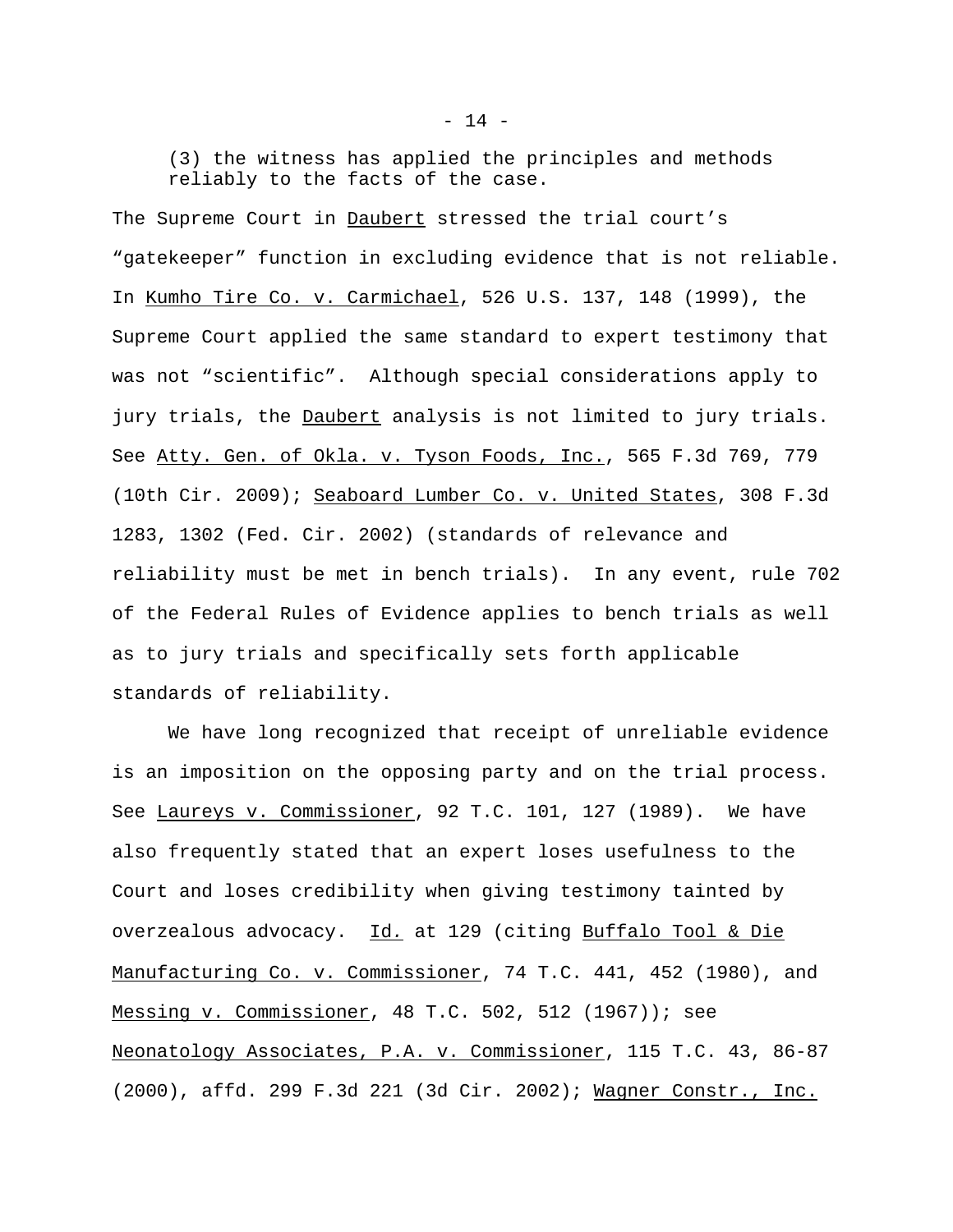v. Commissioner, T.C. Memo. 2001-160; Jacobson v. Commissioner, T.C. Memo. 1989-606. Expert opinions that disregard relevant facts affecting valuation or exaggerate value to incredible levels are rejected. See Estate of Newhouse v. Commissioner, 94 T.C. 193, 244 (1990); Estate of Hall v. Commissioner, 92 T.C. 312, 338 (1989); Chiu v. Commissioner, 84 T.C. 722, 734-735 (1985); Estate of O'Keeffe v. Commissioner, T.C. Memo. 1992-210; Garrison v. Commissioner, T.C. Memo. 1986-261 (concluding that the taxpayers were "far too aggressive in their claimed value of \* \* \* [the donated] property and in seeking to profit from their 'good works' at the expense of Uncle Sam"); Estate of Gallo v. Commissioner, T.C. Memo. 1985-363.

In most cases, as in this one, there is no dispute about the qualifications of the appraisers. The problem is created by their willingness to use their resumes and their skills to advocate the position of the party who employs them without regard to objective and relevant facts, contrary to their professional obligations. See Estate of Halas v. Commissioner, 94 T.C. 570, 577-578 (1990).

As the above cases illustrate, the same rules apply regardless of which party offers the unreliable evidence. Justice is frequently portrayed as blindfolded to symbolize impartiality, but we need not blindly admit absurd expert opinions. For these reasons, excluding unreliable and irrelevant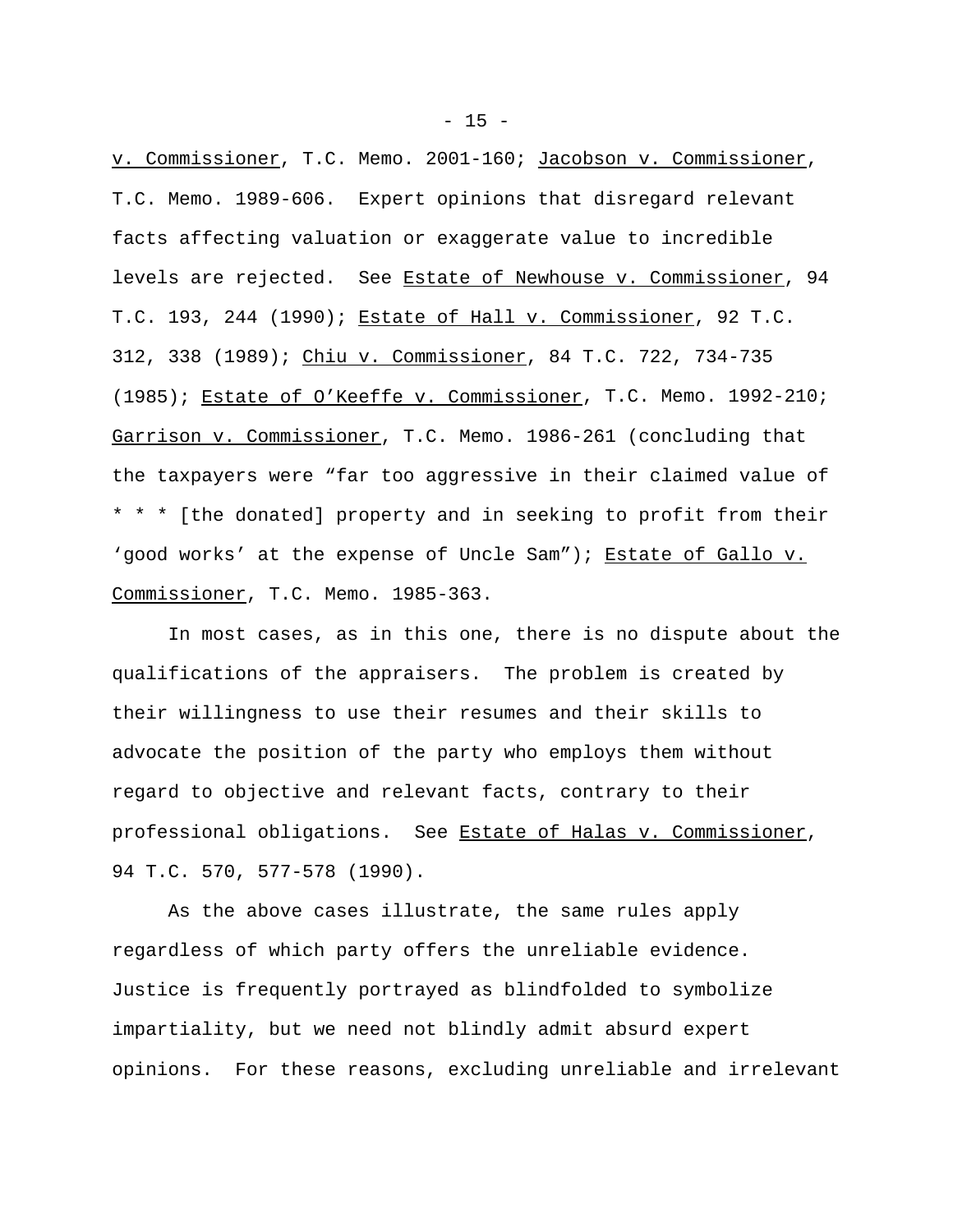evidence, rather than receiving it "for what it is worth" and then rejecting it or giving it no weight, serves several purposes.

The Court's gatekeeper function in a bench trial serves to increase the efficiency of trials and the objectivity of judgments. After decades of warnings regarding the standards to be applied, we may fairly reject the burden on the parties and on the Court created by unreasonable, unreliable, and irrelevant expert testimony. In addition, the cottage industry of experts who function primarily in the market for tax benefits should be discouraged. Each case, of course, will involve exercise of the discretion of the trial judge to admit or exclude evidence. In this case, in the view of the trial Judge, the expert report is so far beyond the realm of usefulness that admission is inappropriate and exclusion serves salutary purposes.

In the context of this case, the task of the appraisers was to determine the fair market value of the 8-acre parcel and the contiguous parcels owned by Boltar before and after the easement was granted. Fair market value is consistently defined as the price that a willing buyer would pay a willing seller, both persons having reasonable knowledge of all relevant facts and neither person being under any compulsion to buy or to sell. United States v. Cartwright, 411 U.S. 546, 551 (1973); sec. 1.170A-1(c)(2), Income Tax Regs. The concept of "highest and

 $- 16 -$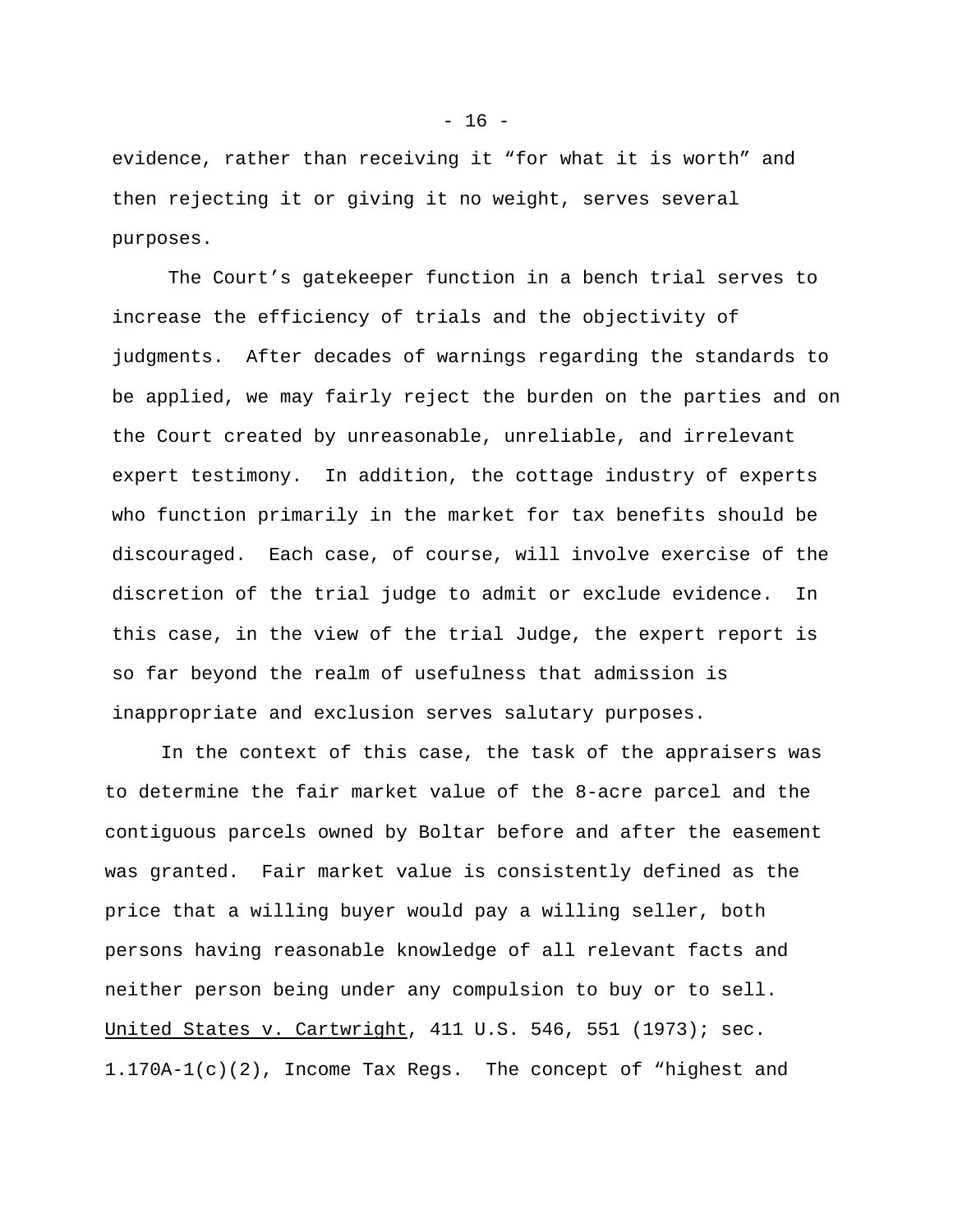best use" is an element in the determination of fair market value, but it does not eliminate the requirement that a hypothetical willing buyer would purchase the subject property for the indicated value. As we said in Stanley Works & Subs. v. Commissioner, 87 T.C. at 402 (citing United States v. 320.0 Acres  $of$  Land, 605 F.2d 762, 781 (5th Cir. 1979)): "If a hypothetical buyer would not reasonably have taken into account \* \* \* [a] potential use in agreeing to purchase the property, such potential use should not be considered in valuing the property."

Petitioner quotes this Court's cases, Symington v. Commissioner, 87 T.C. 892 (1986), Stanley Works & Subs. v. Commissioner, supra, and Hughes v. Commissioner, T.C. Memo. 2009- 94, to emphasize the necessity of considering highest and best use by determining "realistic" or "objective potential uses", to which the subject property is "adaptable" and which are "reasonable and probable" uses. We conclude, however, that the Integra appraisal's valuations fail to apply realistic or objective assumptions.

In the Integra report, the experts opine that residential use of the property is the highest and best use. They value the property at \$3,340,000 on the assumption that a 174-unit condominium project would be built on the property. Using that scenario, the report concludes that the conservation easement that would preclude the assumed development is to be valued at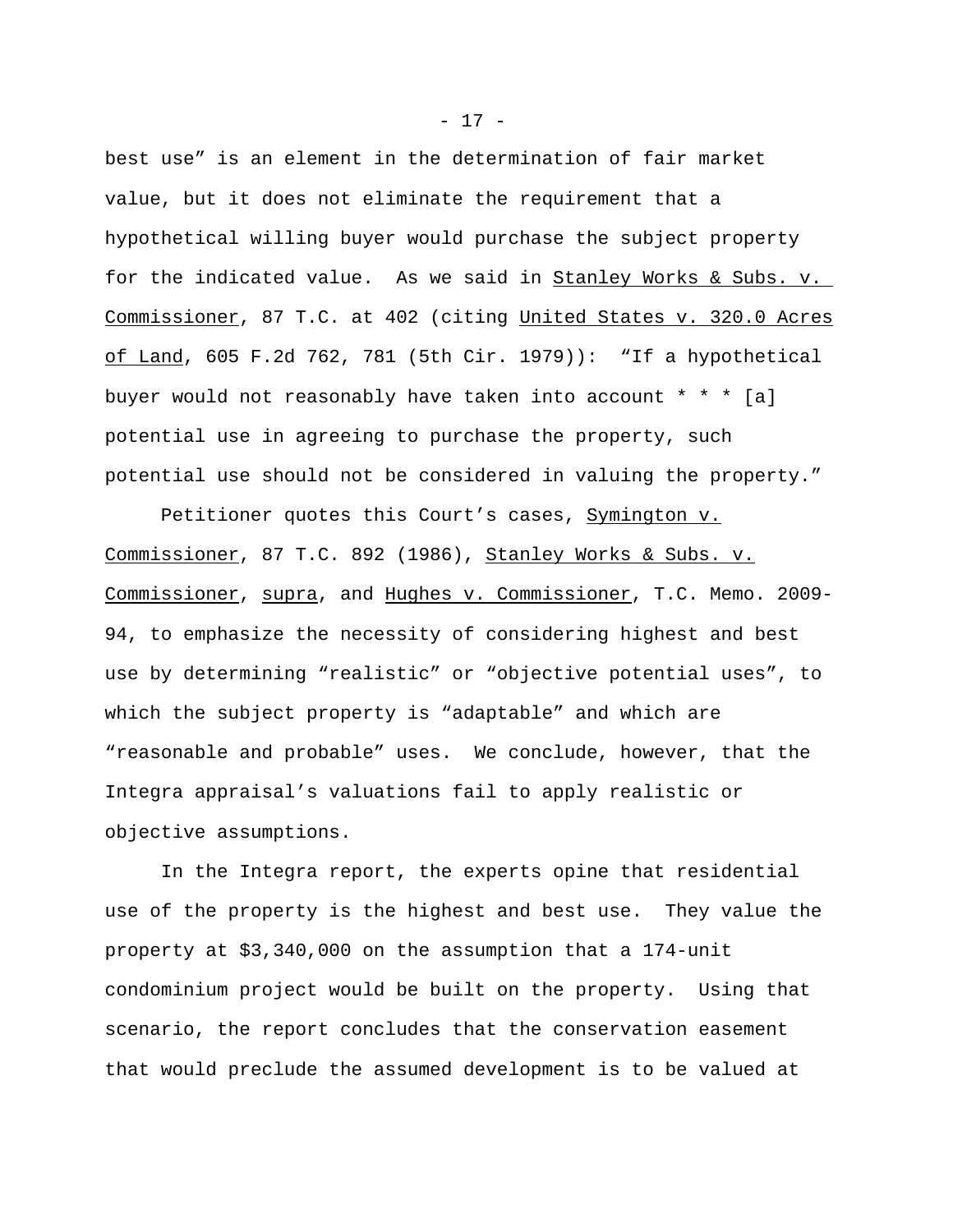\$3,270,000. As an alternative scenario, the report considers the value of the parcel as "raw land", concluding that to be \$68,000. But the report does not determine the highest and best use of the property after the easement is granted, as the Integra experts acknowledge in the April 2010 letter to petitioner's counsel submitted as part of their report for trial. The appraisers did not consider potential residential use of the property and thus did not value the property at its highest and best use after the easement was granted. From other evidence presented at trial, including the existing zoning, it appears that single-family residential use was feasible after the easement was granted and could have been developed with the preexisting easements. The Integra experts made no attempt to determine the highest and best use of the property after the easement was granted by considering the potential for single-family residential development.

In addition, as respondent argues, the Integra report does not consider the effect on contiguous property owned by Boltar. Petitioner argues that the effect on the contiguous property is considered in a separate exhibit, a three-page letter written to petitioner in 2004 by the authors of the report. Apparently the letter was the source of the \$25,000 reduction in fair market value of the subject easement for which petitioner claimed a charitable contribution deduction on the return. It does not consider each of the contiguous parcels owned by Boltar, because

- 18 -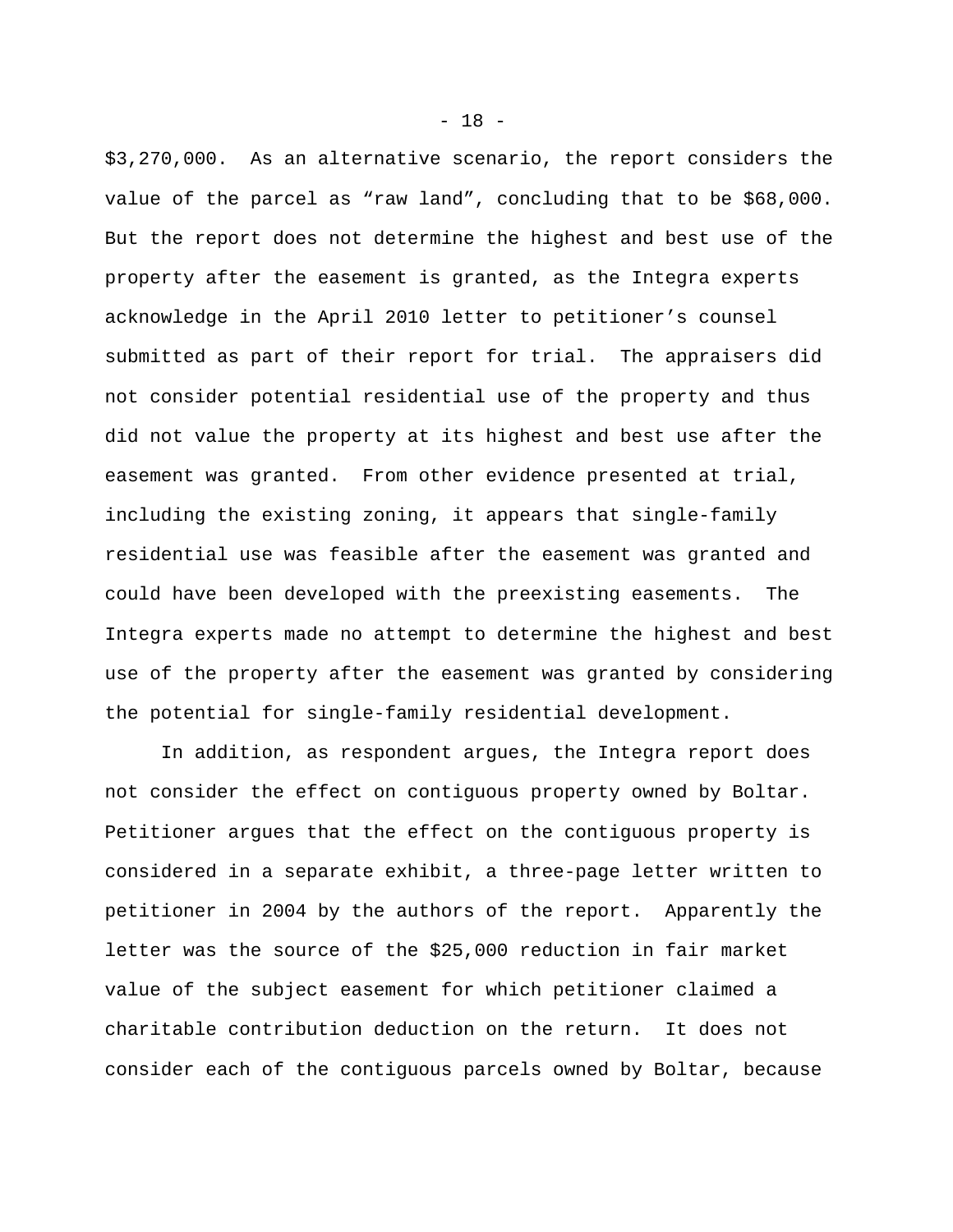the writers were unaware of the extent of Boltar's ownership. That letter, moreover, is not a part of the report submitted in accordance with Rule 143(g) and the Court's standing pretrial order. Consideration of the letter during trial would prejudice respondent in preparing rebuttal and would undermine the purpose of pretrial exchange of expert reports. In any event, it is not based on sufficient facts or data, as required by rule 702 of the Federal Rules of Evidence, and does not state the facts or data and detailed reasons for the conclusions, as required by Rule  $143(q)$ . Thus it would not be admissible as expert testimony or as an expert report if submitted as such before trial and before respondent's motion in limine was filed. Cf. Jacobsen v. Deseret Book Co., 287 F.3d 936, 952-954 (10th Cir. 2002) (holding that incomplete expert reports that do not comply with rule requiring pretrial disclosure should be stricken and can only be cured if sufficient time remains before trial).

In support of the argument that the 174-unit condominium project assumed by the Integra report could not be physically placed on the subject property, respondent points out that the site plan for the proposal assumes 10 acres, whereas the subject property was only 8 acres, and the Integra experts ignored the effect of a preexisting 50-foot-wide utility easement for a gas pipeline across the property. As a result, respondent argues, at least 4 of the 29 hypothetical buildings, each containing 6

 $- 19 -$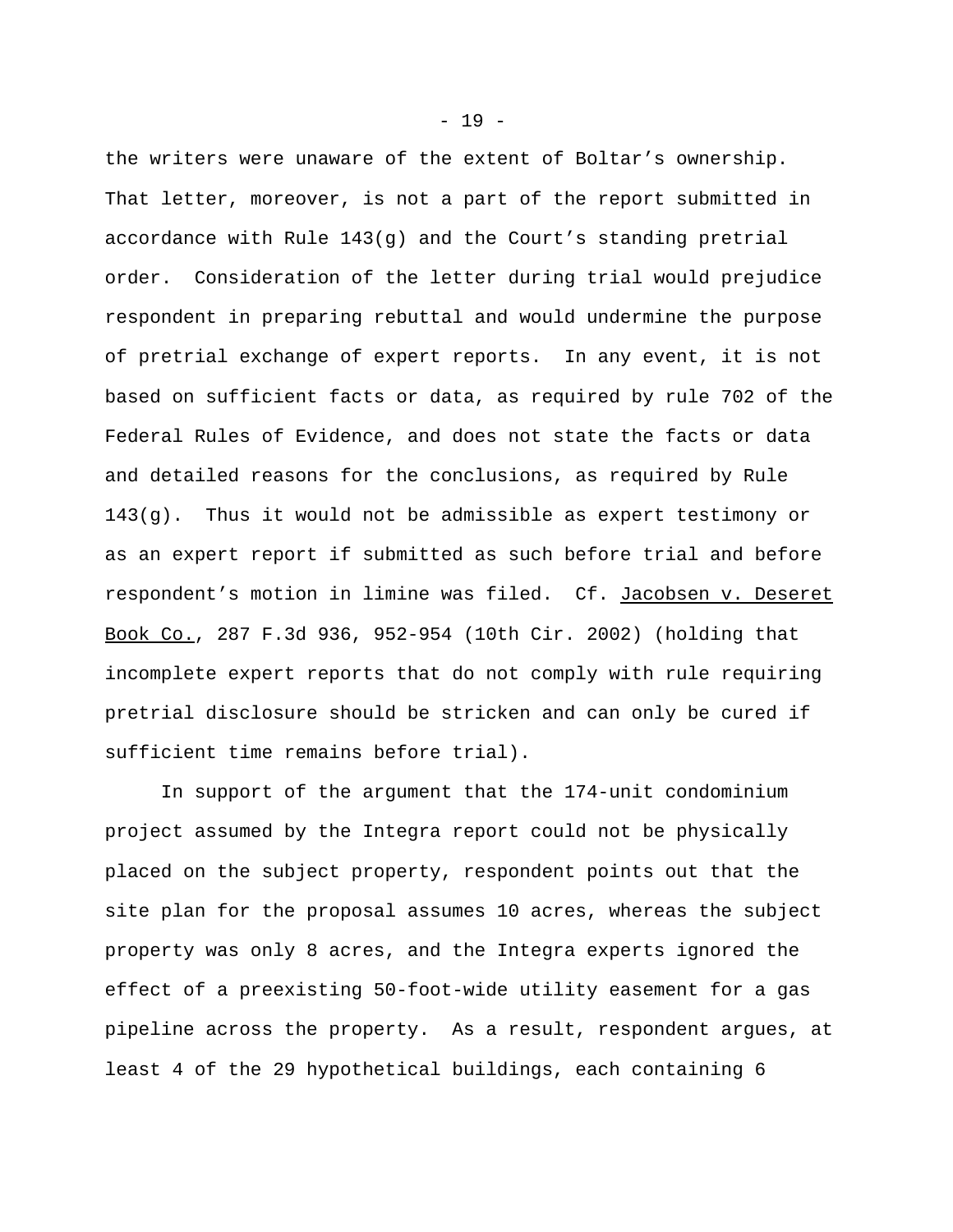units, could not be constructed. Petitioner's only response is a bald and unpersuasive assertion that the project "will fit, it just won't fit as drawn" on the site plan.

The Integra report assumed erroneously that the Eased Parcel was within the city of Hobart and zoned PUD, which it was not. Thus the Integra report failed to evaluate the prospects for annexation and rezoning to allow development of the condominium project. Petitioner asserts that the likelihood of annexation and rezoning may be seen from the record, but the evidence supporting that assertion consists solely in the opinion of Boltar's management representative and is not persuasive in view of the prerequisites for annexation and rezoning. In any event, the omission of appropriate analysis from the Integra report, due to erroneous factual premises, is fatal.

Petitioner does not refute respondent's specific objections to the Integra report. Petitioner contends that the Integra report provides the only evidence of the "subdivision approach" that should be considered in valuing the subject property. Petitioner's response to respondent's objections to the Integra report and to the testimony of DeClark and Myers is to suggest that adjustments could be made because the effects of the factual errors are "minimal" and in part based on misinformation received from someone in the Hobart city office. We could do our own analysis and have done so where the experts provide enough useful

 $- 20 -$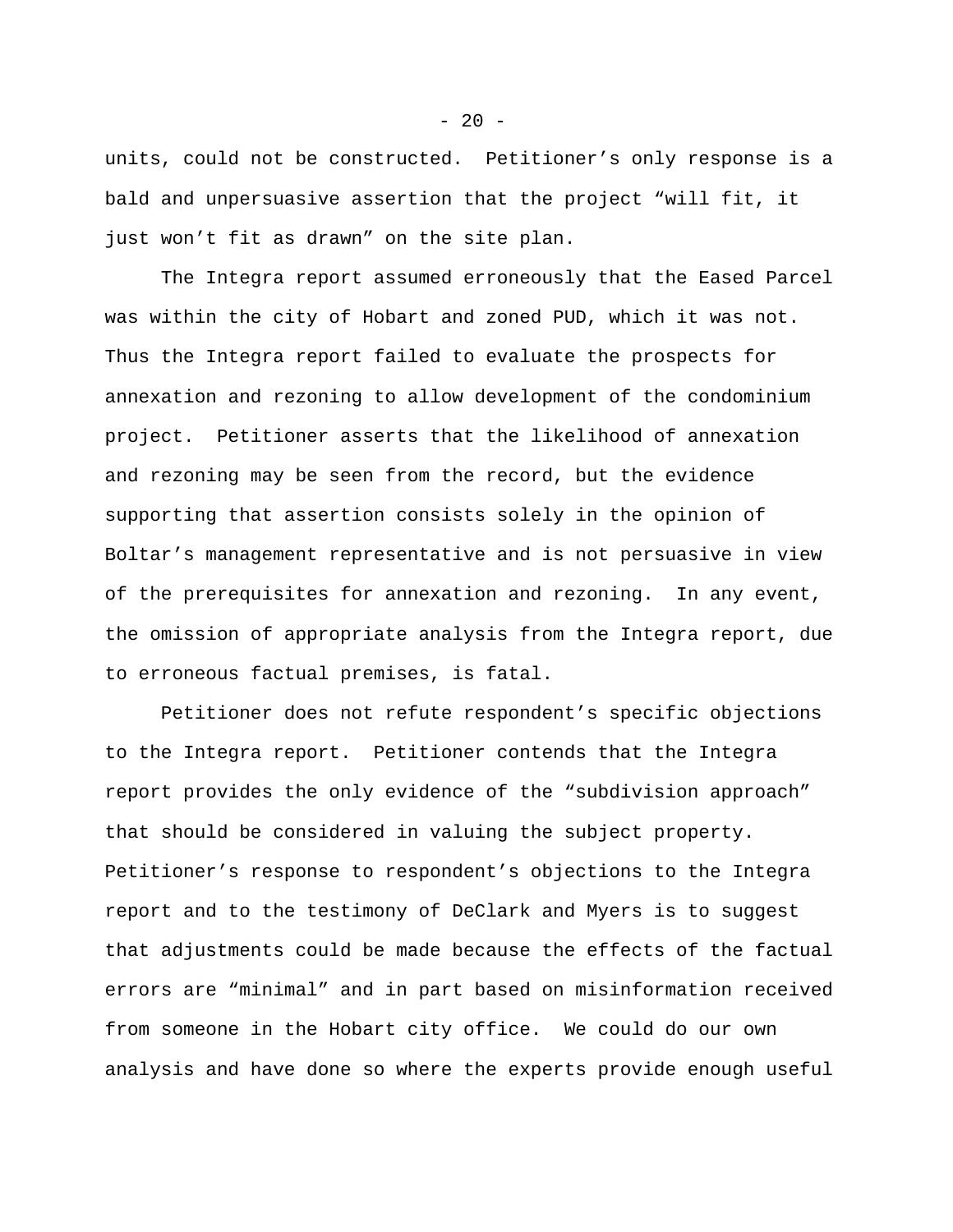and reliable data for applying the appropriate methodology to the objective evidence. See, e.g., Trout Ranch, LLC v. Commissioner, T.C. Memo. 2010-283. Petitioner's experts, however, did not suggest any adjustments or corrections to their calculations but persisted in their position that the original appraisal was correct, even when admitting factual errors. (By contrast, respondent's experts conducted research in areas that were not within their specific expertise, acknowledged weaknesses, and corrected errors during their analysis.) Neither petitioner nor the Integra experts suggested any quantitative adjustment in response to their admitted errors or the problems addressed in respondent's motion in limine. They simply persist in asserting an unreasonable position. We are not inclined to guess at how their valuation should be reduced by reason of their erroneous factual assumptions. Their report as a whole is too speculative and unreliable to be useful.

In their discussion of the valuation issue, fully developed pending ruling on the motion in limine, the parties dispute other factors about the reasonableness of the Integra report's projections of profits to be earned from development of the property, including existing demand for residential units, miscalculation of revenue to be expected from sale of units, poor experience of other developers with respect to the Deep River Pointe project, density considerations, comparable sales, and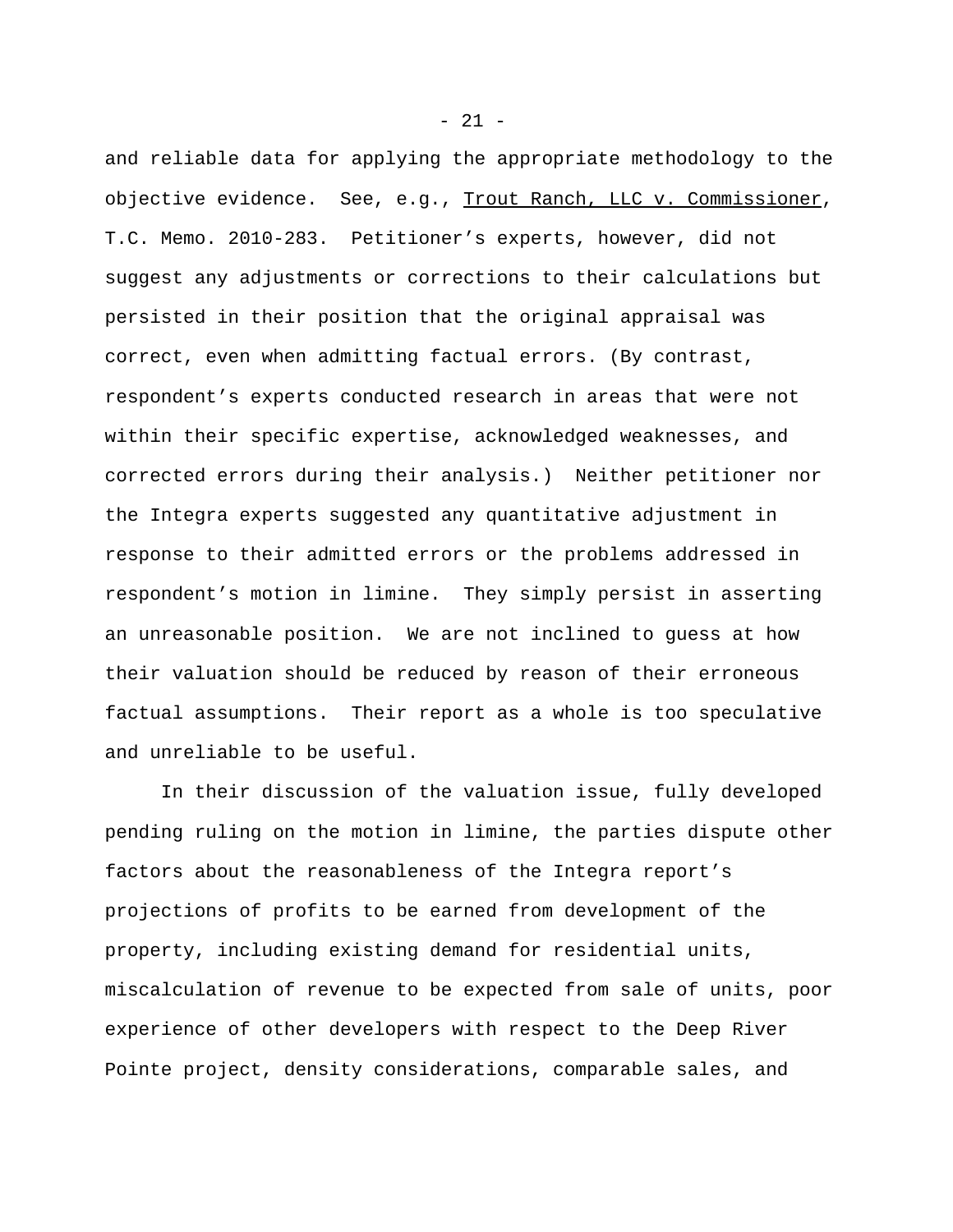other matters that might relate more to the weight to be given to the experts' opinions if admitted into evidence. Although the Integra experts determined that sales of comparable land nearby were occurring at approximately \$12,000 an acre, their conclusion would assign a value of approximately \$400,000 per acre to the subject property. Additional factual errors made by the Integra report authors undermine the reliability of their conclusions and demonstrate the lack of sanity in their result. If the report and their testimony were admitted into evidence, we would decide that their opinions were not credible. The assertion that the Eased Parcel had a fair market value exceeding \$3.3 million on December 29, 2003, before donation of the easement, i.e., that it would attract a hypothetical purchaser and exchange hands at that price, defies reason and common sense. That conclusion is certainly inconsistent with the objective evidence in this case.

We reject petitioner's other arguments for admitting the Integra report. Neither the Commissioner's alleged acceptance of similar appraisals in other audit situations nor the procedural aspects of Rule 143(g) compel us to receive unreliable and irrelevant evidence in this case. What may or may not have occurred in another audit would be relevant only if a penalty were in issue, which it is not in this case because respondent's motion for leave to amend was untimely. An appraisal may be "qualified" for one purpose but lacking in evidentiary weight for

 $- 22 -$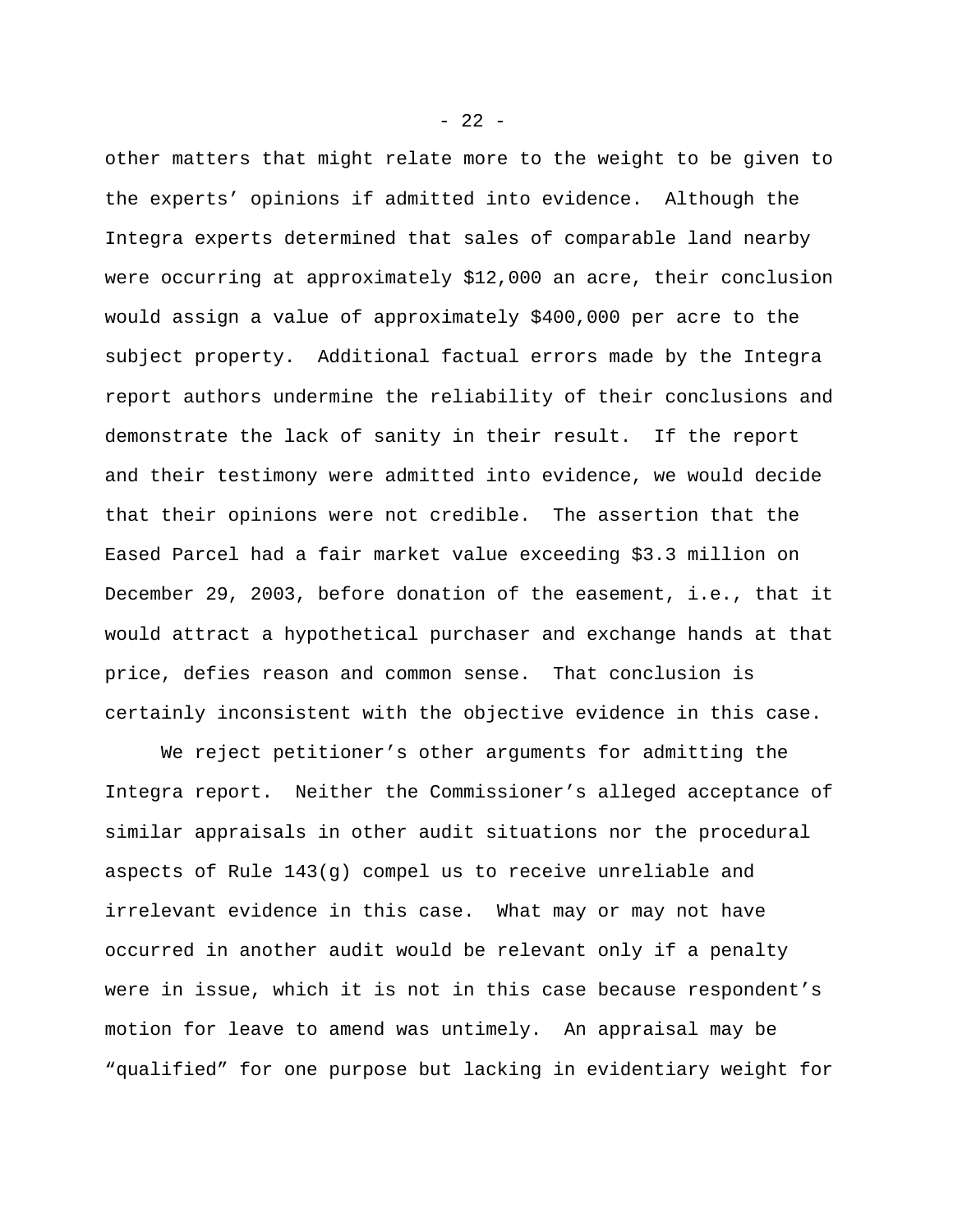another. See Evans v. Commissioner, T.C. Memo. 2010-207. This issue is to be decided under the Federal Rules of Evidence and controlling caselaw. See Rule 143(a).

For the reasons stated above, we conclude that the Integra report is not admissible under rule 702 of the Federal Rules of Evidence, because it is not the product of reliable methods and the authors have not applied reliable principles and methods reliably to the facts of the case. Because it assumes scenarios that are unrealistic in view of the facts of the case, it is not relevant. Respondent's motion in limine will be granted. Respondent's rebuttal witnesses and petitioner's objections to respondent's rebuttal reports and testimony are thus moot and need not be addressed.

## Valuation of the Easement

After the Integra report and testimony is excluded, the record contains factual evidence of value and the report and testimony of respondent's valuation expert. Petitioner has the burden of proving the value of the easement for charitable contribution deduction purposes. See Rule 142(a); New Colonial Ice Co. v. Helvering, 292 U.S. 435, 440-441 (1934). Because petitioner did not present credible evidence of value, the burden of proof did not shift to respondent under section 7491(a).

 $- 23 -$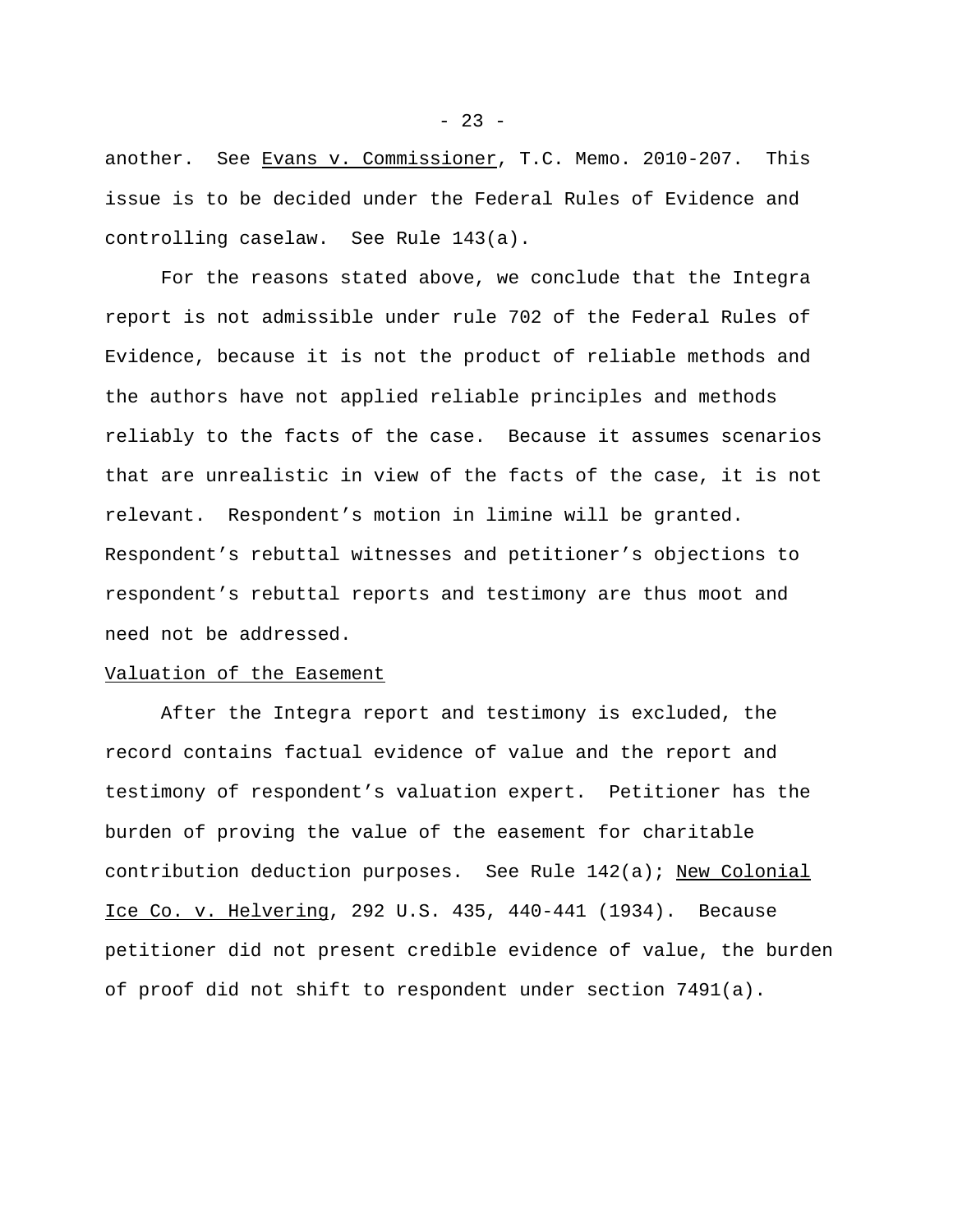Although respondent's experts determined a value less than that set forth in the statutory notice, respondent has not asked for an increased deficiency.

We are persuaded by the evidence in the record that the highest and best use of the Eased Parcel before and after the easement grant was single-family residential development. Even petitioner's rebuttal expert, who testified "with respect to real estate market analysis and feasibility in northwest Indiana", described demand for single-family residences and provided little, if any, support to the assumptions about condominium developments relied on by petitioner. There is no credible evidence that higher density development of the Eased Parcel was a use to which the property was adaptable, given the preexisting easements and existing zoning. The evidence regarding the experience of Boltar and others in the area and decreasing population negates the feasibility of and demand for the type of development asserted by petitioner. There is no evidence that justifies a value higher than the amount determined in the statutory notice. It is not, therefore, necessary to address in detail petitioner's challenges to respondent's experts, because disregarding or adjusting their valuations would not change the result.

 $- 24 -$